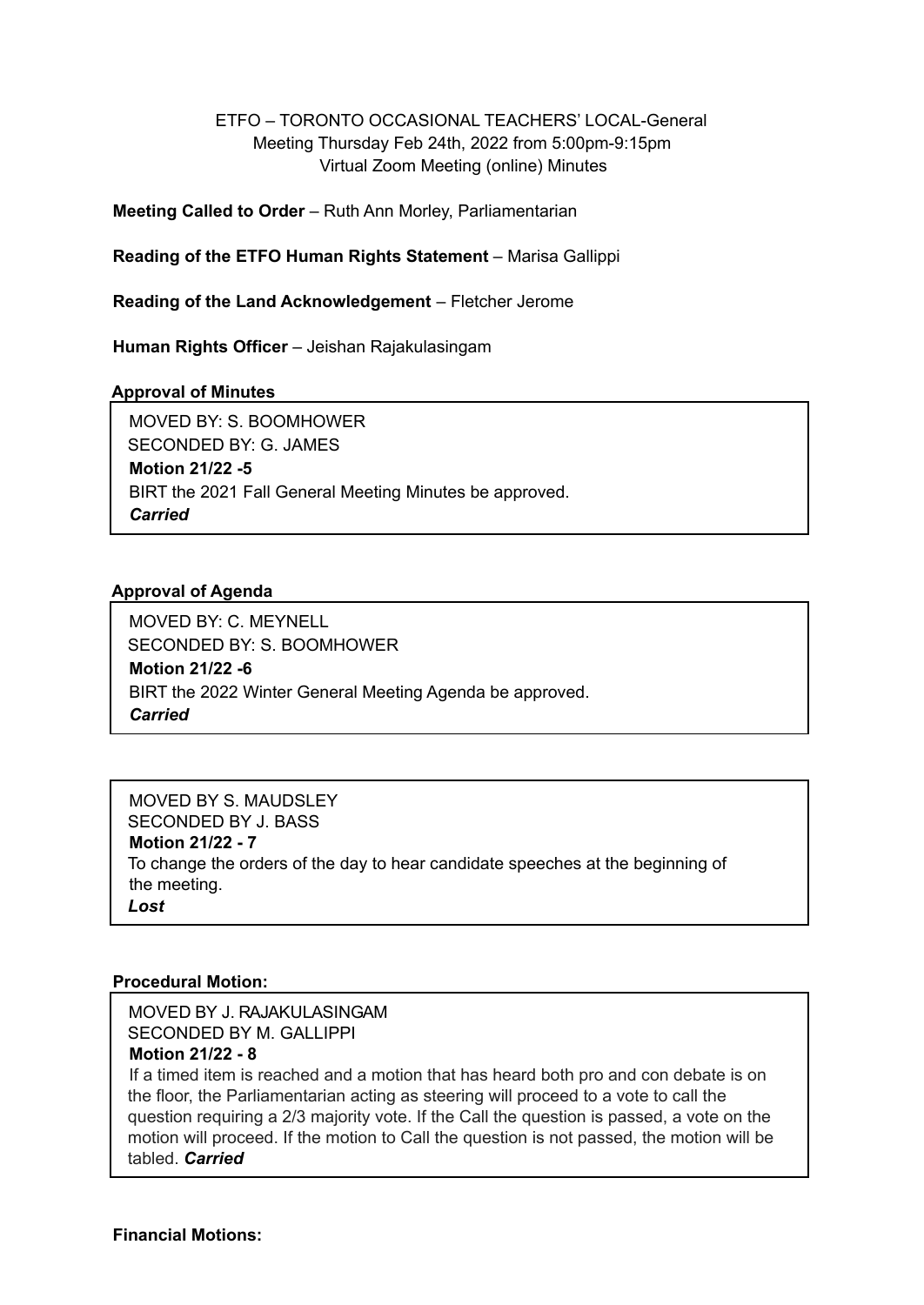MOVED BY: J. RAJAKULASINGAM **Motion 21/22 - 9** BIRT the Executive recommends to the General Meeting that budget line 604, Committees, be overspent by up to \$7000 for the 21-22 school year. *Carried* SECONDED BY:M. Gallippi

MOVED BY: G. JAMES SECONDED BY: J. BASS **Motion 21/22 - 10** BIRT the Executive recommends to the General Meeting that budget line 640, Release Time (daily), be overspent by up to \$19,000 for the 21-22 school year. *Tabled*

SECONDED BY: R. EVRON **Motion 21/22 - 11** BIRT the Executive recommends to the General Meeting that budget line 641, Released Officers, be overspent by up to \$176,000 for the 21-22 school year. MOVED BY: J. RAJAKULASINGAM

(\$115,000 for the 2020-2021 Release Time late invoices, \$27,000 for the increase of the Treasurer Release from .2 to.5 and \$34,000 for the First VP Long Term Temporary Replacement) *Carried*

MOVED BY: M. GALLIPPI SECONDED BY: S. BOOMHOWER **Motion 21/22 - 12** BIRT the Political Action Committee recommends to the General Meeting that budget line 603 Children's Charities be overspent by up to \$30,000 for the 21-22 school year so that a \$20,000 donation can be made to the Indigenous Spirit - Vision Sponsorship Package, and the remaining \$10,000 to charities recommended by the membership to the Executive. MOVED BY: J. BASS SECONDED BY: R. FULFORD **Motion 21/22 - 12T** Moved to Table until the audited financial statement is received. *Tabling Carried*

MOVED BY: G. JAMES SECONDED BY: MARISA GALLIPPI **Motion 21/22 - 13** BIRT budget line 601 Bank Charges, be overspent by an additional \$500 for the 21-22 school year. *Carried*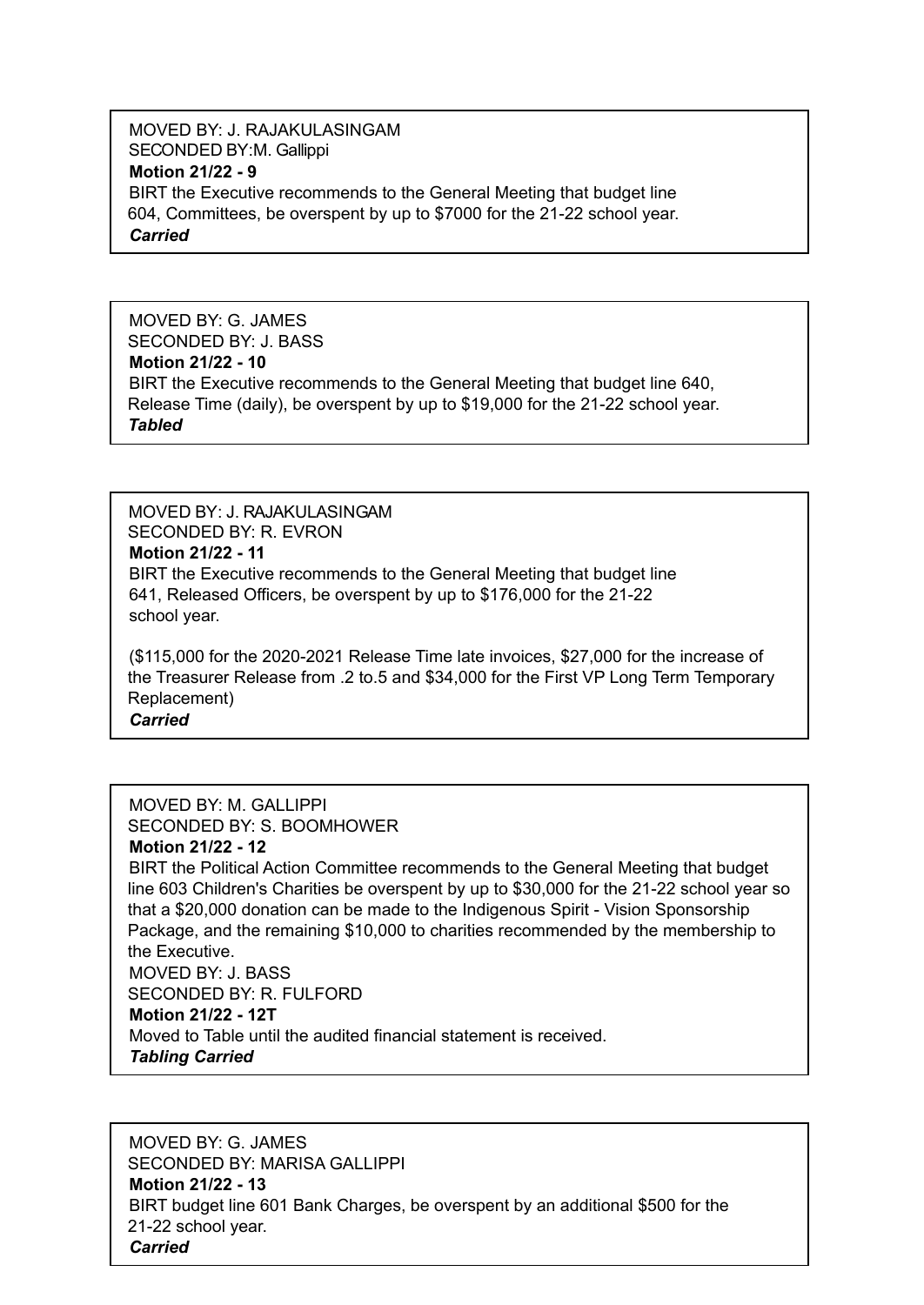#### **Proposed Resolutions to ETFO Annual Meeting:**

#### **Resolution #1**

MOVED BY: L. DE SANTIA SECONDED BY: S. MAUDSLEY

BIRT That ETFO establish a fund of \$575 000 per annum for members experiencing financial distress with access limited to \$15,000/lifetime, provided they meet the required criteria established by the Provincial Executive. *Carried*

#### **Resolution #2**

MOVED BY: L. DE SANTIS SECONDED BY: K. NAKARMURA

BIRT That Article X: Provincial Organization SECTION 1 EXECUTIVE be amended by the addition of a new subsection to read:

10.1.3.1 The president, first vice-president, vice-president, and vice-president (female) may serve no more than two terms per Position. *Carried*

#### **Resolution #3**

MOVED BY: L. DE SANTIS SECONDED BY: K. NAKAMURA

BIRT That ETFO lobby the Ministry of Labour to create legislation that guarantees any public or private sector worker a full-time position after two years in the same precarious or part time position.

*Lost*

#### **Resolution #4**

MOVED BY: L. DE SANTIS SECONDED BY: S. MAUDSLEY

BIRT All ETFO Provincial Executive and ETFO Representative Council meeting Minutes be posted on the ETFO website under a secure portal, so that they are accessible to all members.

*Carried*

MOVED BY: S. MAUDSLEY

SECONDED BY: J. BASS

#### **Motion 21/22 -14**

To change the orders of the day to hear candidate speeches at this time. *Lost*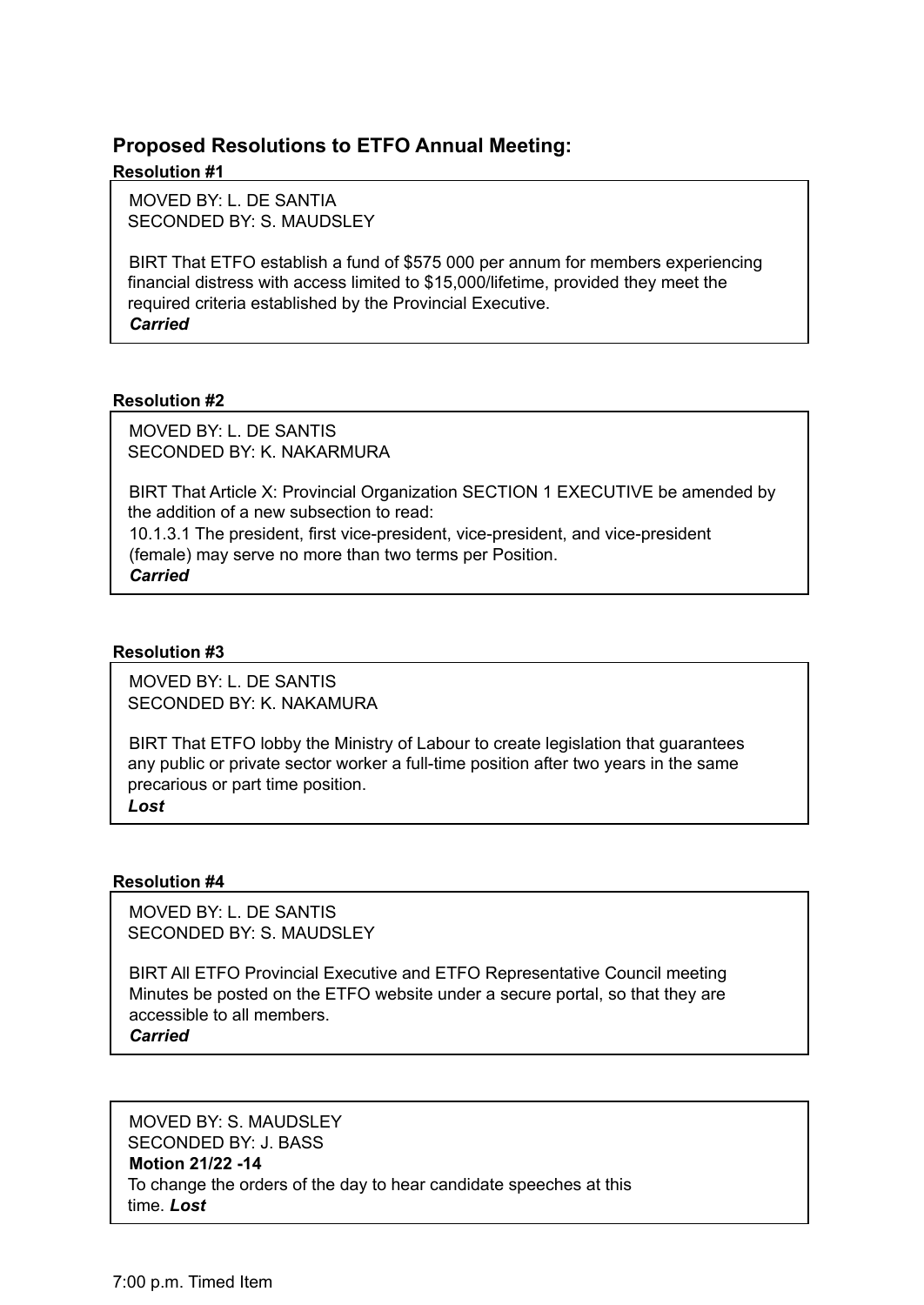#### **Elections Officer** – Sean Graney

The following members are acclaimed as **Delegates for the 2022 ETFO Annual Meeting**: Dina Ashburner Jeremy Bass Sarah Boomhower Elisabetta (Lisa) DeSantis Alice Godfrey Danielle Ingster Scott Maudsley Ken Nakamura Jeishan Rajakulasingam Caini Ouattara Sano Dave Ulbrych Tracy Woolridge

#### **Introduction of candidates running for the 2022-2023 Local Executive: Candidates for President:**

Sean Duffy Christina Meynell **Candidates for 1st Vice President:** Lisa De Santis Sean Duffy Marisa Gallippi Fletcher Jerome Christina Meynell **Candidates for 2nd Vice President:** Jeremy Bass Sarah Boomhower Lisa De Santis Marisa Gallippi Dave Ulbrych **Candidates for Treasurer:** Jeremy Bass Gail James Tracy Woolridge **Candidates for Secretary:** Laura Barrett Rinat Evron Nina Kholmova **Candidates for Executive Member:** Laura Barrett Gabrielle Blais-Jones Sarah Boomhower Sharon Brown Sujatha Chintakunta Greg Deitcher Rinat Evron Alice Godfrey Gail James Fletcher Jerome Nina Khomova Christopher Loben Renee Massop Jeishan Rajakulasingam Dave Ulbrych

#### 7:15 p.m. **30 minutes Member Question and Answer Session**

**Elections Officer** – Sean Graney

**Candidate Speeches for Positions on the 2022-2023 Executive Treasurer's Report** Treasurer Gail James presented slide show. The Auditor's Statement was received.

9:15 p.m. **Adjournment**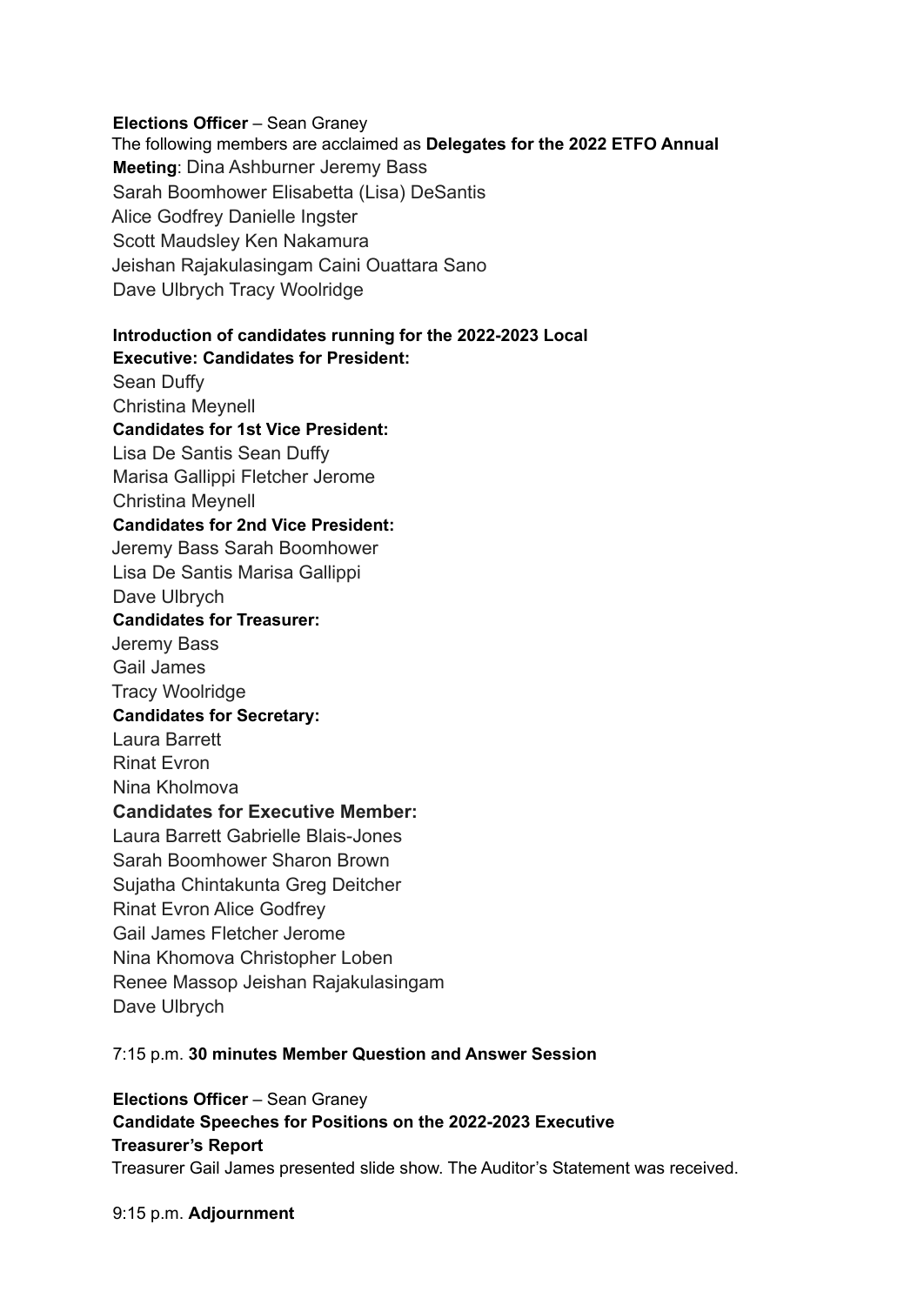# Treasurer Report

As of Feb.8/22, assets in the chequing account are \$317,760.64. GICs are \$825,000. Total Current assets and Liabilities and Equity are



\$1,142,760.64. Two credit card payments that are due Feb.24/22 were paid on Feb.15/22. The amount of \$110.00 Non-current Assets 125 clearing concerns a cheque that I am investigating that was cashed twice. This also happened one other time but it got remedied and the member paid back the extra amount. Sending a picture of the cheque for deposit allows the member to keep the cheque, sometimes at a later date forgets that it has been deposited and submits it again.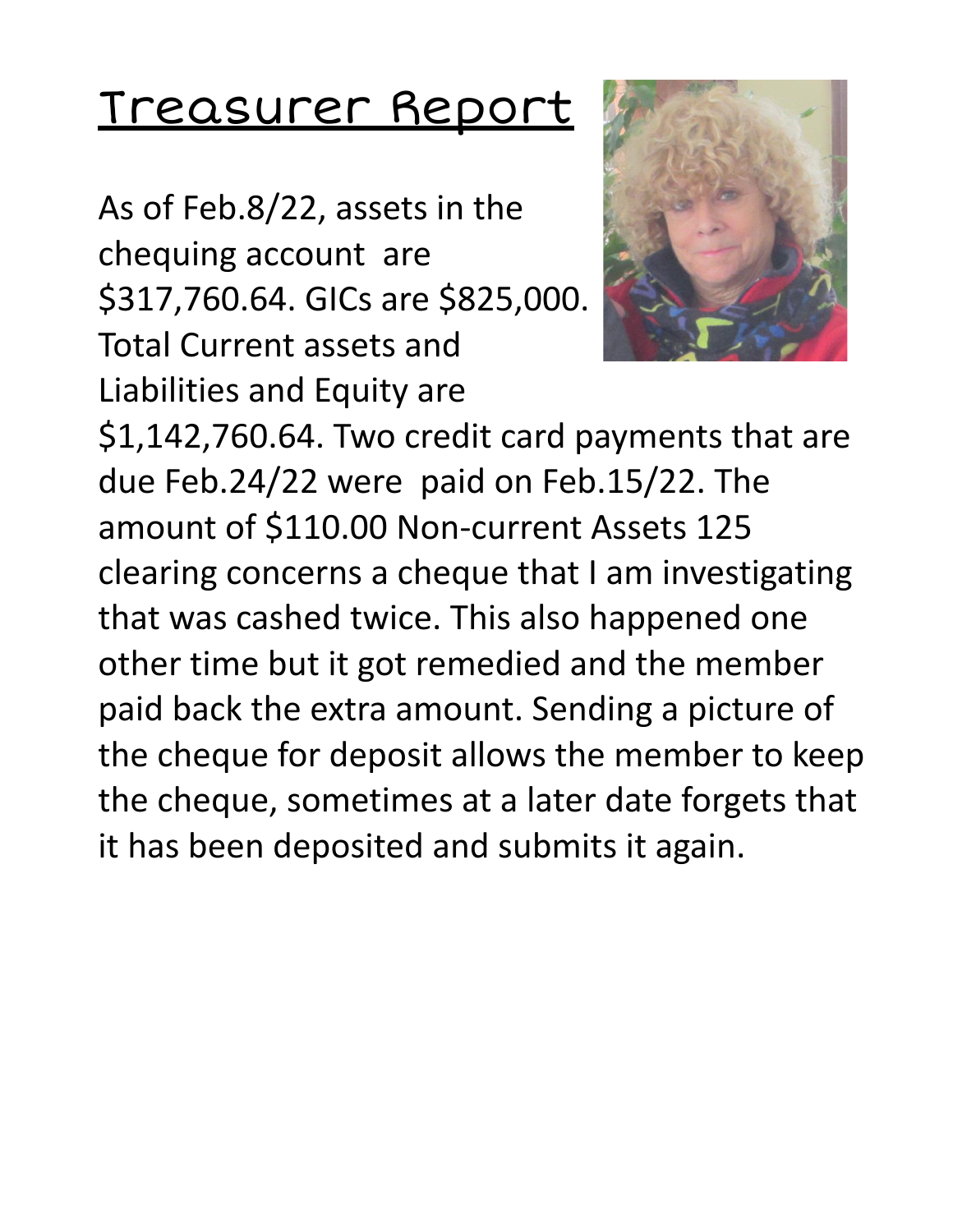# 1. **Balance Sheet as of February /22**

## **ASSETS**

**GIC Account Holdings**The President has requested that GICs be entered, showing the maturity date of each on the actual Balance Sheet every month. However, the program that produces the local financials is limited to the type of information that it is able to generate. Therefore I will continue to include the Local's GIC Account Holdings in my monthly Treasurer's Report. I will also notify members in this report when GICs are close to maturity and include the projected interest rate for a new GIC. The Executive votes on GIC renewals/new purchases.

1. A \$25,000 one year non redeemable GIC automatically rolled over as of Jan. 26/22. See #1 below. The new interest rate is 0.60% as opposed to 0.40%. The interest collected was \$100.27.

### **Local GICs:**

**1). 1 year non-redeemable for \$25,000-collateral for credit cards-0.6000%-matures Jan.26/23—anticipated interest \$150.41 2). 1 year redeemable for \$250,000-0.4500%-matured Nov. 2/21-put towards purchase of \$500,000 GIC—interest was \$1,125.00**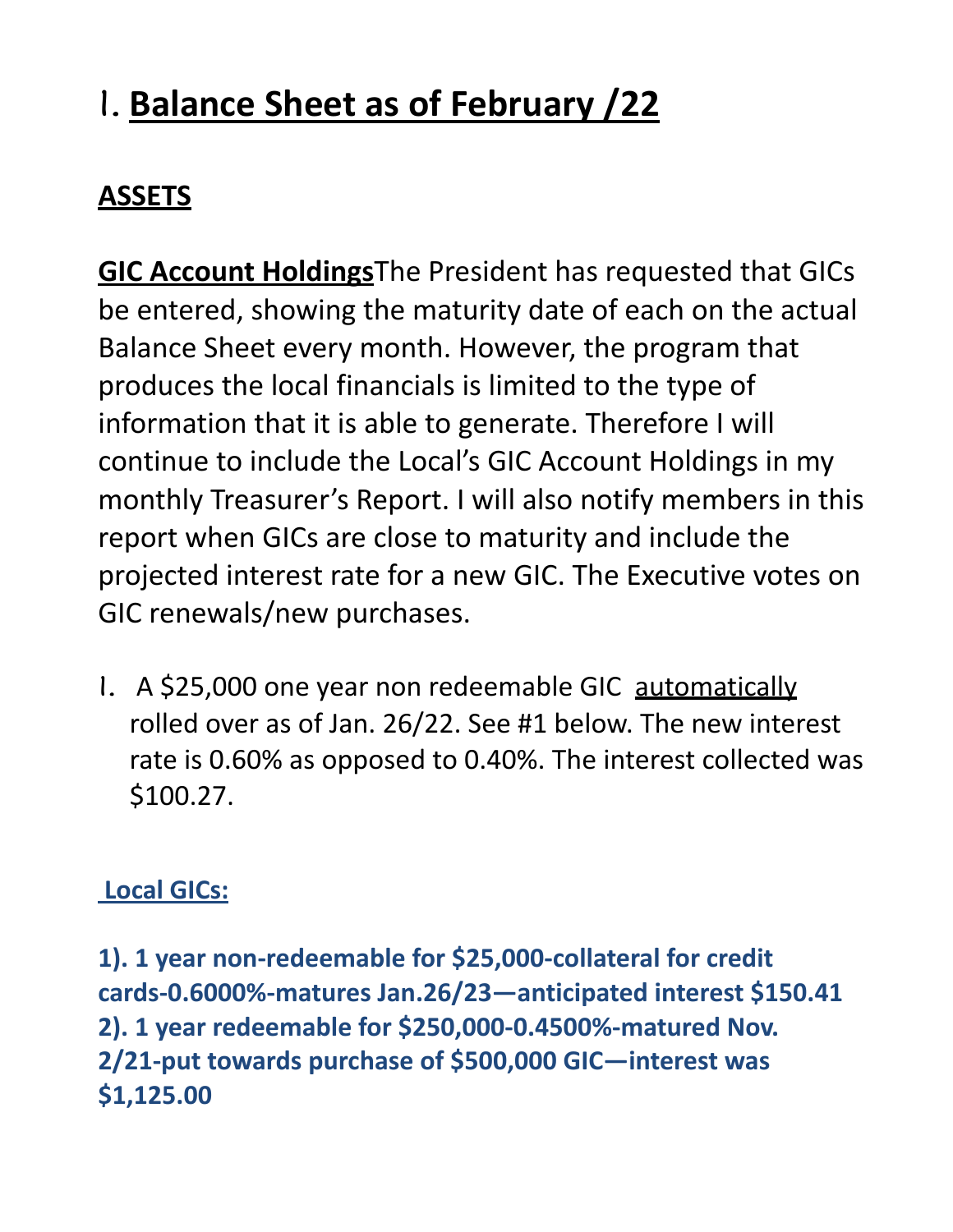**3). 1 year non-redeemable for \$100,000-0.4000%-matures April 27/22—anticipated interest \$400.00 4). 1 year cashable for \$200,000-0.3500%-matures Oct.6/22-anticipated interest \$700.00 5). 1 year cashable for \$500,000-0.5500%-matures Nov. 24/22-anticipated interest \$2,750.00**

# **2.Budget vs. Actuals Sheet**

### **INCOME**

**-Budget Line 405 ETFO Fee Rebates-** The next ETFO Local Fee Rebate will be in February/22 and the final one for this fiscal year will be in May/22. Each of these payments (\$104,533.05) are 20% of the projected fiscal year rebate. This money is the portion of ETFO union dues (31.5%) that ETFO Provincial returns to locals each year. All ETFO members pay 1.6% of their gross salary to ETFO in union dues.

**-Budget Line 420 Local Levy-** January 28/22 a Levy Deposit from TDSB was received for \$652.93. This is the amount of money , according to the Constitution ( .01%—gross salary x .0001), that TDSB is authorized to deduct from each member's salary at source. Then TDSB remits the deducted funds back to the Local.

**-Budget Line 425 Release Time (Extra Days)-and 430 Release Time (President)-** Invoices from TDSB were received for **payment of salaries and benefits for the 4 Released Officers**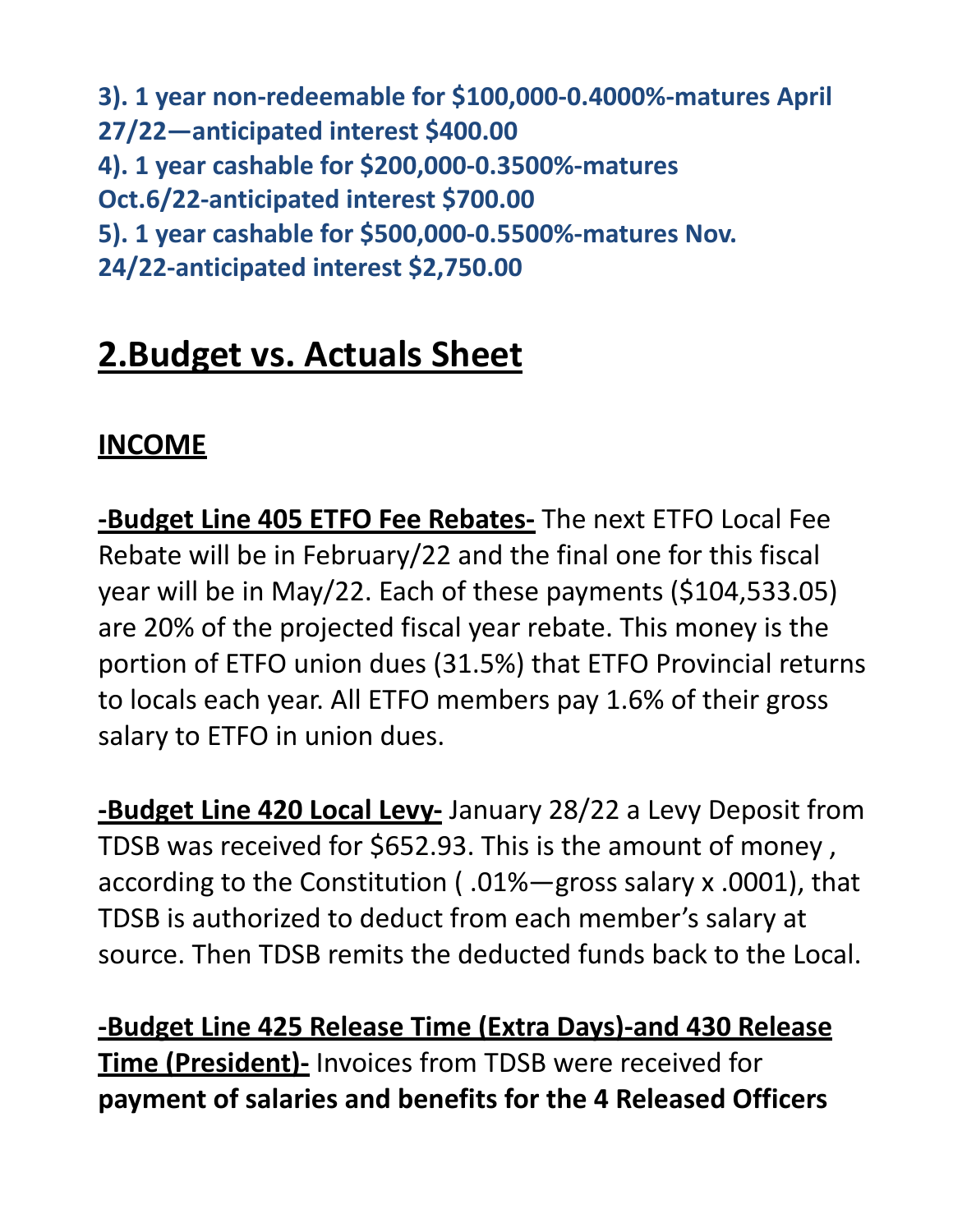**from Sept.2/21-Dec. 17/21**. The President, First VP and Second VP are released full time to the Local. The Treasurer, who according to the Constitution Bylaw 11 Release Time Section 3-2.3.1 is 0.2 reIease. However, according to 2.3.2 any additional release time for the Treasurer shall be determined by the Local Executive. At the Executive August Strategic Meeting,

#### **Motion 20/21-22 BIRT The Local Treasurer release be increased from 0.2 to 0.5 for the 2021-2022 fiscal year. Cost to come from the Released Officer budget line.**

Mover: Jeishan Rajakulasingam. Seconder: Marisa Gallippi. Carried Recorded vote: YES - Fletcher, Greg, Jeishan, Jeremy, Marisa, Rinat, Rob, Sophie NO - ABSTAIN - Gail, Lisa, Sarah ( absent for most of the meeting)

I have sent the highest paid invoices to ETFO Provincial for reimbursement—that of the President (1.0) and the Second VP. (0.75). The sum of \$86,895.39 was deposited to the Local's account on Jan.26/22. The local covers the remainder of the Second VPs salary as well as the First VP (\$41,127.66) and the Treasurer's salaries (\$17,829.46). In September/21, the local made a choice to claim Method A for its release time claim method from ETFO. The release day reimbursement is for 339.5 working days. Method B, which we did not choose, would be a reimbursement for a flat rate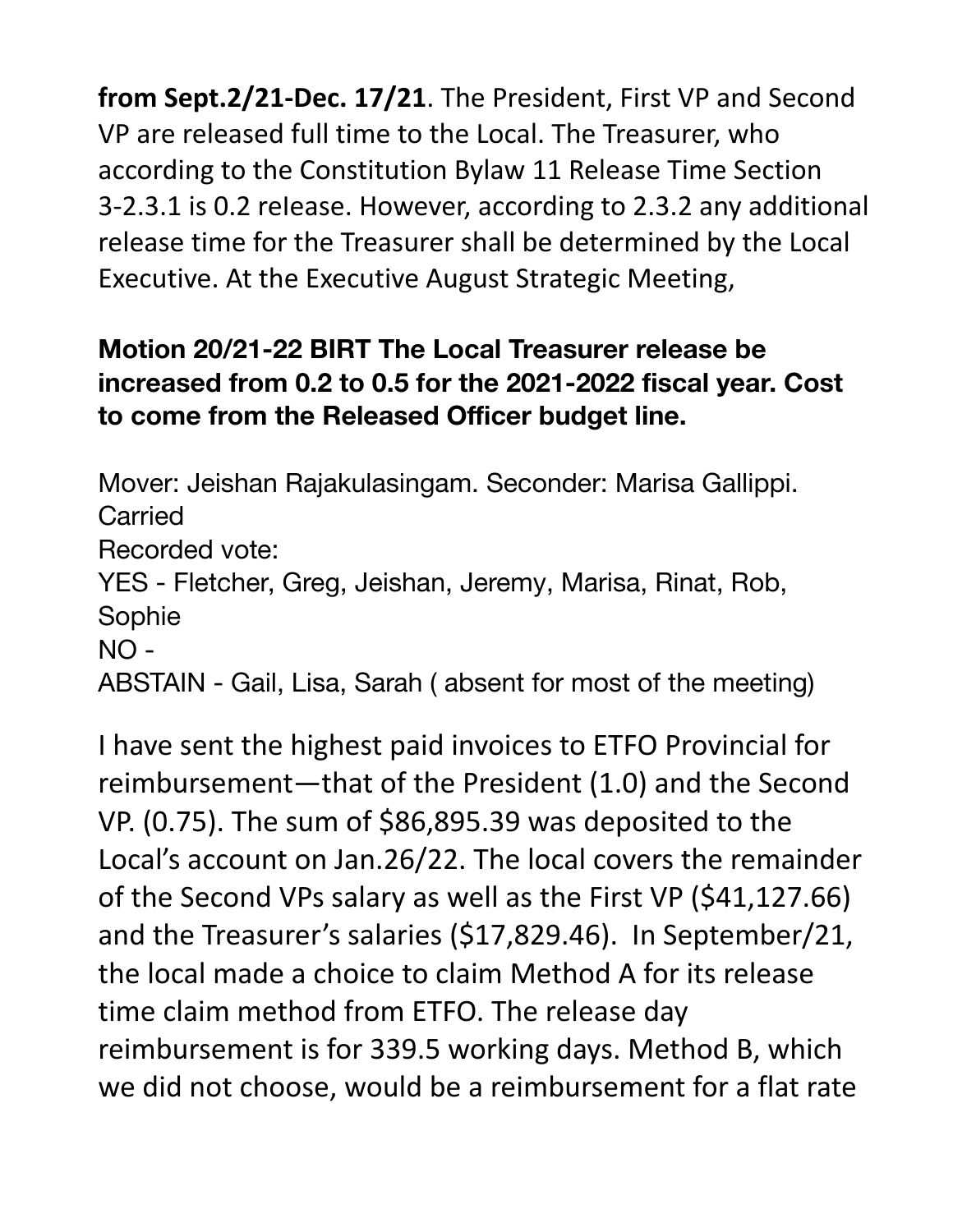of \$191,101. Last year we also chose Method A and received \$13,152.67 more than the flat rate of \$185,835. ETFO Provincial reports that as of Dec.17/21, the President had been paid for 73 release days for a total of \$44,423.96. He has 266.50 remaining days to use and to claim for funding. The Second VP, as of Dec.17/21 has been paid for 73 release days for a total of \$42,471.43. She has 193.50 remaining days to use to claim for funding from ETFO.

#### **EXPENSES**

#### **-Budget Line 601-Bank Charge-**

The program that will be used for e-transfers for members and direct deposits is called RBC PayEdge. The Local will be using the Premium subscription. This is normally \$89.95/month, which we will be charged \$59.95 instead. Within this program there are 200 direct deposits allowed. Cheques are \$2.50 each and e-transfers are \$1.50 each. I was on a zoom meeting last week with Targeted revising and customizing the write on dinner and dependent care forms. Then, the First VP, the President and I trained for the approval part of the program. Altogether I was on the zoom meetings for 5 hours. Once all forms are approved by two of the three of us, I will get an email saying that the total amount of money required to pay all of the members is ready to be taken from the local bank account, if approved. The aim is for these forms to be ready for the Feb.24/22 Member Meeting. After the attendance list for the event is finalized after the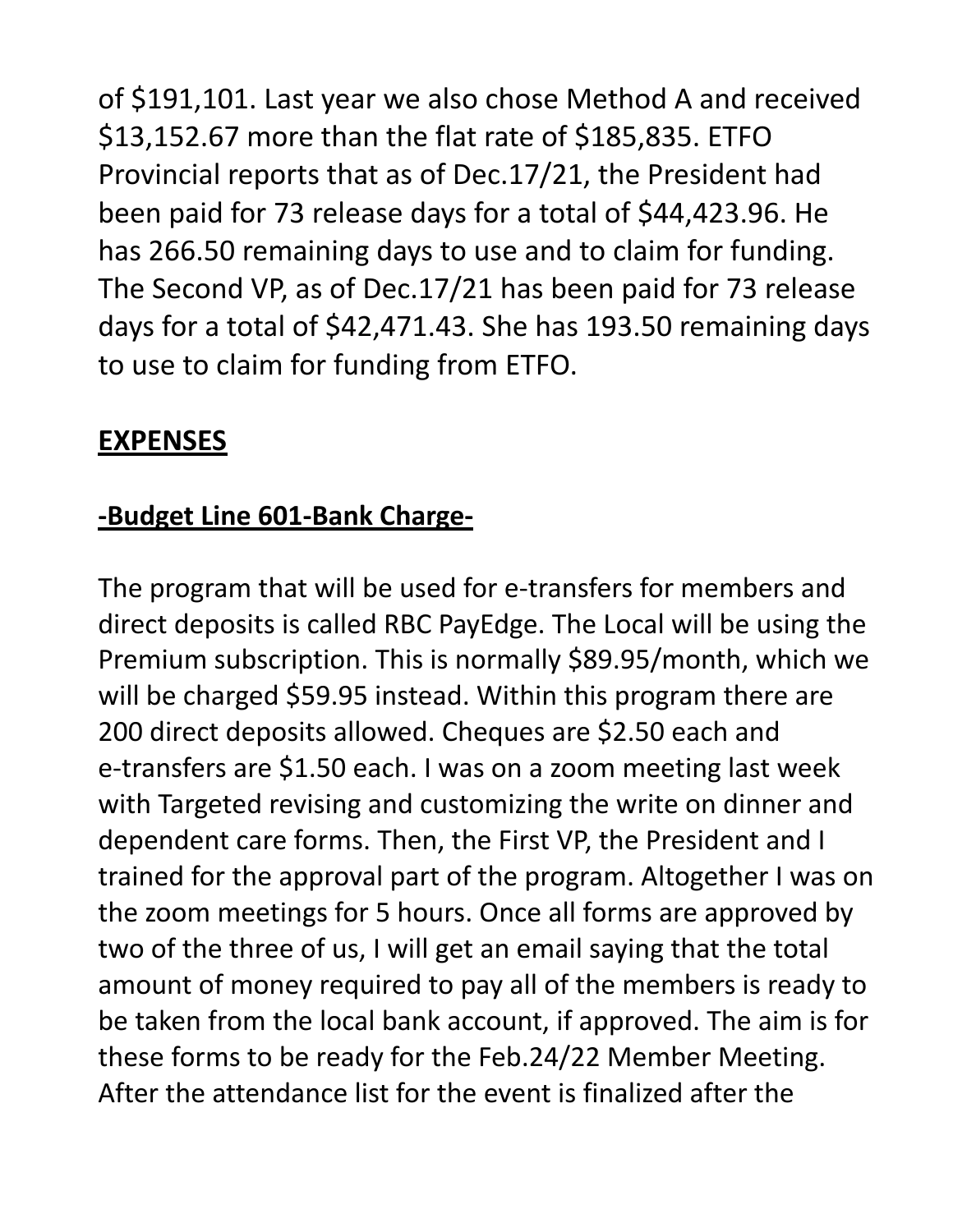Meeting, the President will send both forms to each member on the list. They can be opened online, typed on right on the screen, the receipts can be unloaded and then sent immediately to a different email address which goes directly to Targeted. There will be an instruction sheet provided along with the forms. All reimbursements are assumed to be e-transfers as that is the most efficient method of payment. However if a member wishes to continue with a cheque that will also be possible.

#### December 15/21

**Motion 21/22-61-BIRT unbudgeted expenditure of \$2000 be approved for budget line 601 Bank Charges. Moved: Gail James Seconded: Jeremy Bass**

**-Budget Line 603-Children's Charities-**\$13,500 of an \$18,000 budget has been spent as cheques to the charities did not clear the bank by the end of June 2021 which is the fiscal year for the local. The cheques were sent in the last cheque run which was July 2/21. Therefore these amounts are expensed to this year's budget. Two of the charities that I contacted-Justice for Children and Youth and MHL Play-More Program never received their cheques. Therefore if we deduct  $$1,500 \times 2 = $3,000$  from the actual of this budget line, there should be \$10,500 left to donate out of a budget of \$18,000. Should the local reissue these two cheques or put the two charities on the new list for this fiscal year along with other charities that the members suggest? I would like to see a member information notice for submissions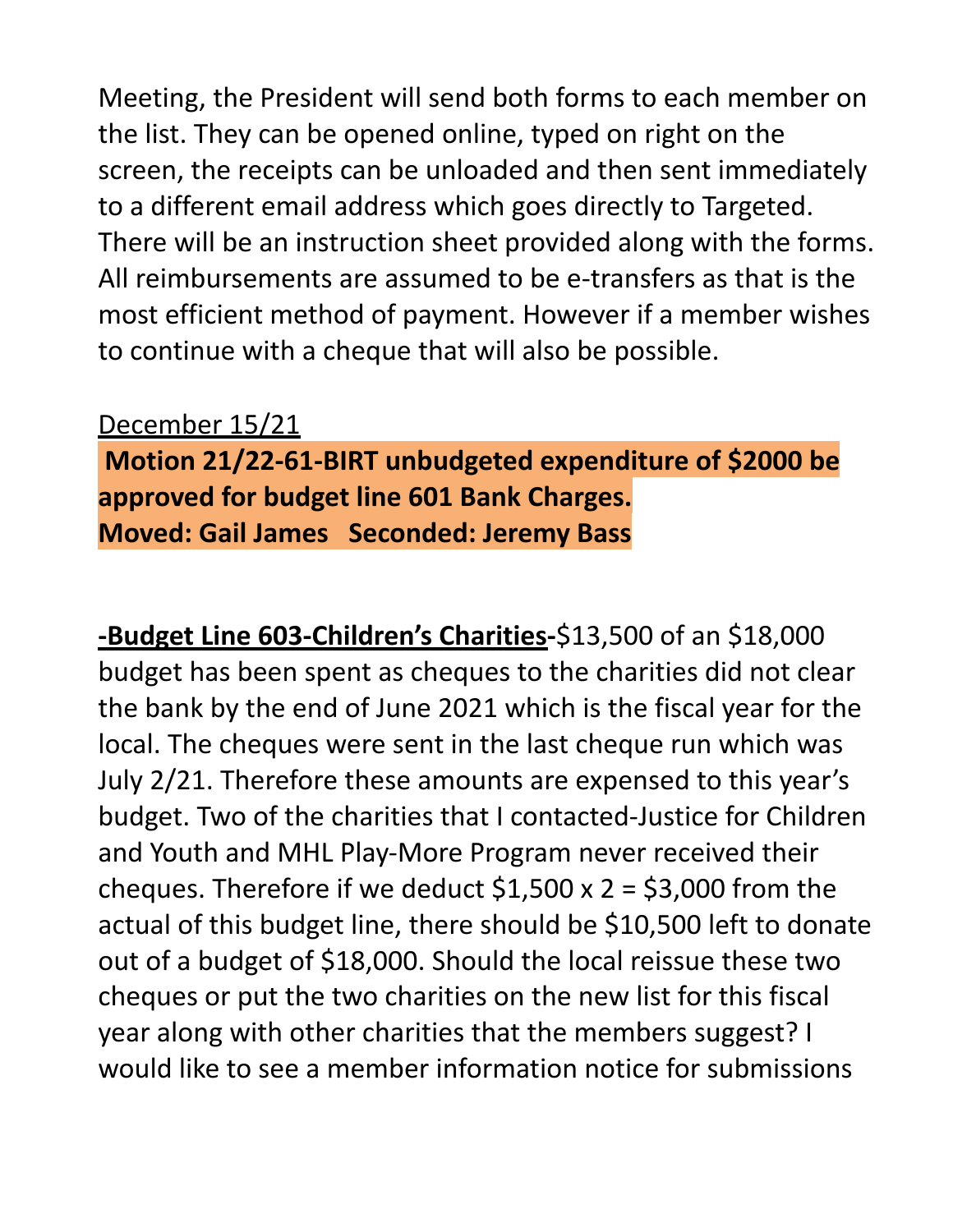of charities due after March Break. Then the Executive can organize the donations early in the spring to ensure receipt of payment. There is a section of the bookkeeping program that issues a list of uncashed cheques. However all uncashed cheques are not removed from the financials until the reconciliation time at the end of the fiscal year. This is another reason why the local financials did not match the audit numbers.

#### -**Budget Line 604-Committees-October 20/21-Motion**

**21/22-29- Be it resolved that all active members attending committee events are entitled to submit up to \$25.00 for a meal reimbursement upon date of event proof of receipt and form to be submitted to the Treasurer. Moved: Rajakulasingam Seconded:Boomhower Carried ● The Chair called the question and seeing no opposition stated the motion was carried.**

I did bring up my concern that there might not be enough money for all committee meals to be reimbursed from this budget line. I suggested that, as in past years, committees that had their own budget lines should expense committee planning meal reimbursements and event expenses to their own budget lines. However, it was felt that by expensing meal reimbursements to one budget line that would leave committees more funds in their budget for any events that they wished to organize for this fiscal year. **All reimbursements now need to be submitted within 30 days of the event in order to claim a payment. This is clearly stated on each meal**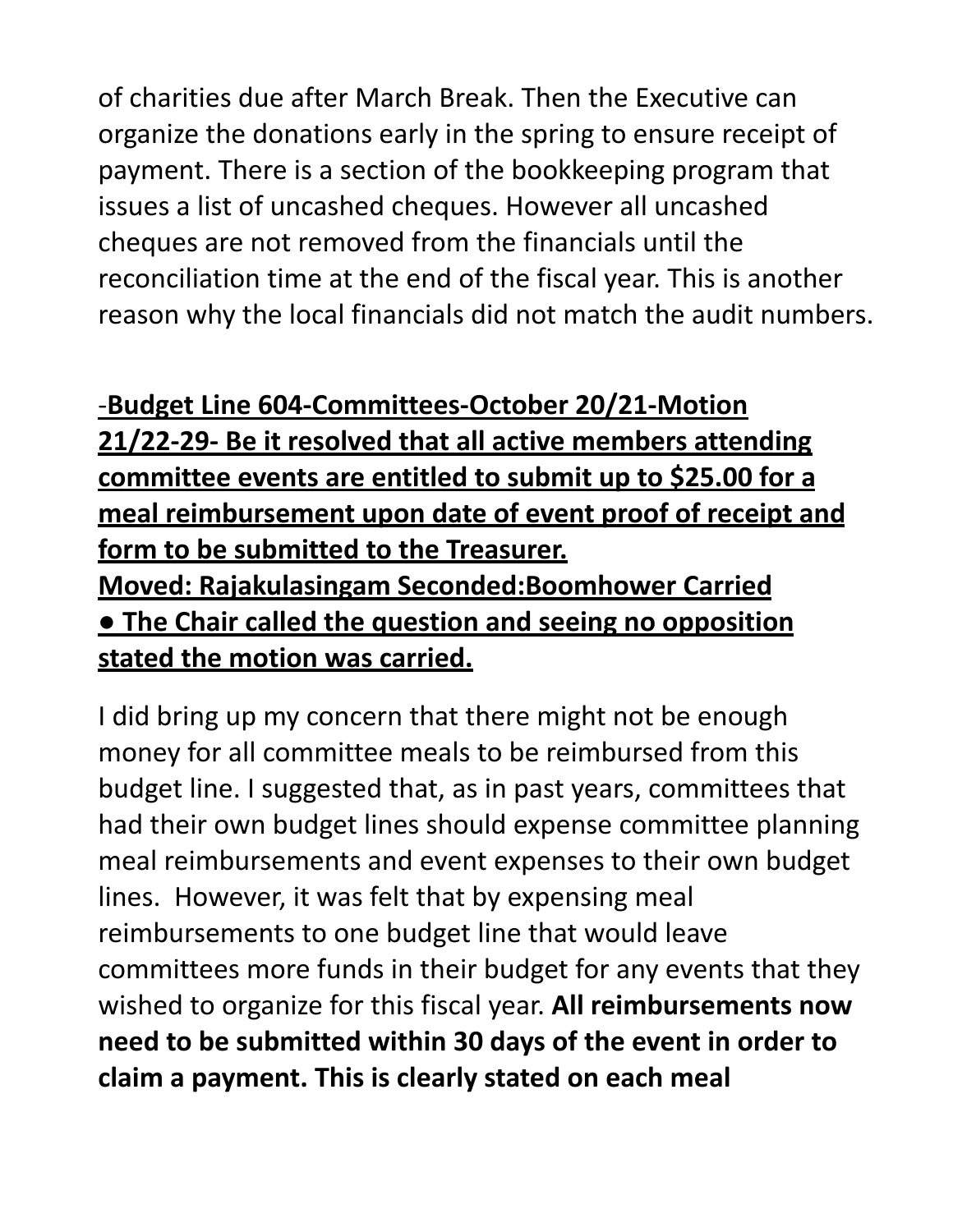**reimbursement form.**

**January 26/22-Motion 21/22-77 that motion 20/21-12A be amended by the addition of "or costed to the budget line of the individual Committee if they have one-608-Elections, 609-Equity and Social Justice, 628-Member Involvement, 634-Political Action, 635-Professional Learning, 644-Social and 645-Status of Women." Carried Moved by Gail James and Seconded by Christina Meynell.**

**January 26/22-Motion 21/22-74 BIRT the Executive recommends to the General Meeting an unbudgeted expenditure of \$7000 for Committee Budget 604 to fund the Racialized Members Ad Hoc Committee Events. Moved by Jeishan Rajakulasingam and Seconded by Sarah Boomhower. Carried.**

-**Budget Line 607-Dependent Care-**December 15/21 **Motion 21/22-62-Motion 21/22-62 BIRT unbudgeted expenditure for \$8000 be approved for dependent care budget 607. Moved by Gail James Seconded Marisa Gallippi**

-**Budget Line 608-Election-**This is the budget line of \$40,000 (of which \$6,555.57 has been expensed), to where the local's Executive election expenses are expensed: Election Officer, robo calls concerning voting, Simply Voting if applicable etc. **At the Jan.26/22 Executive Meeting Motion 21/22-72A was amended**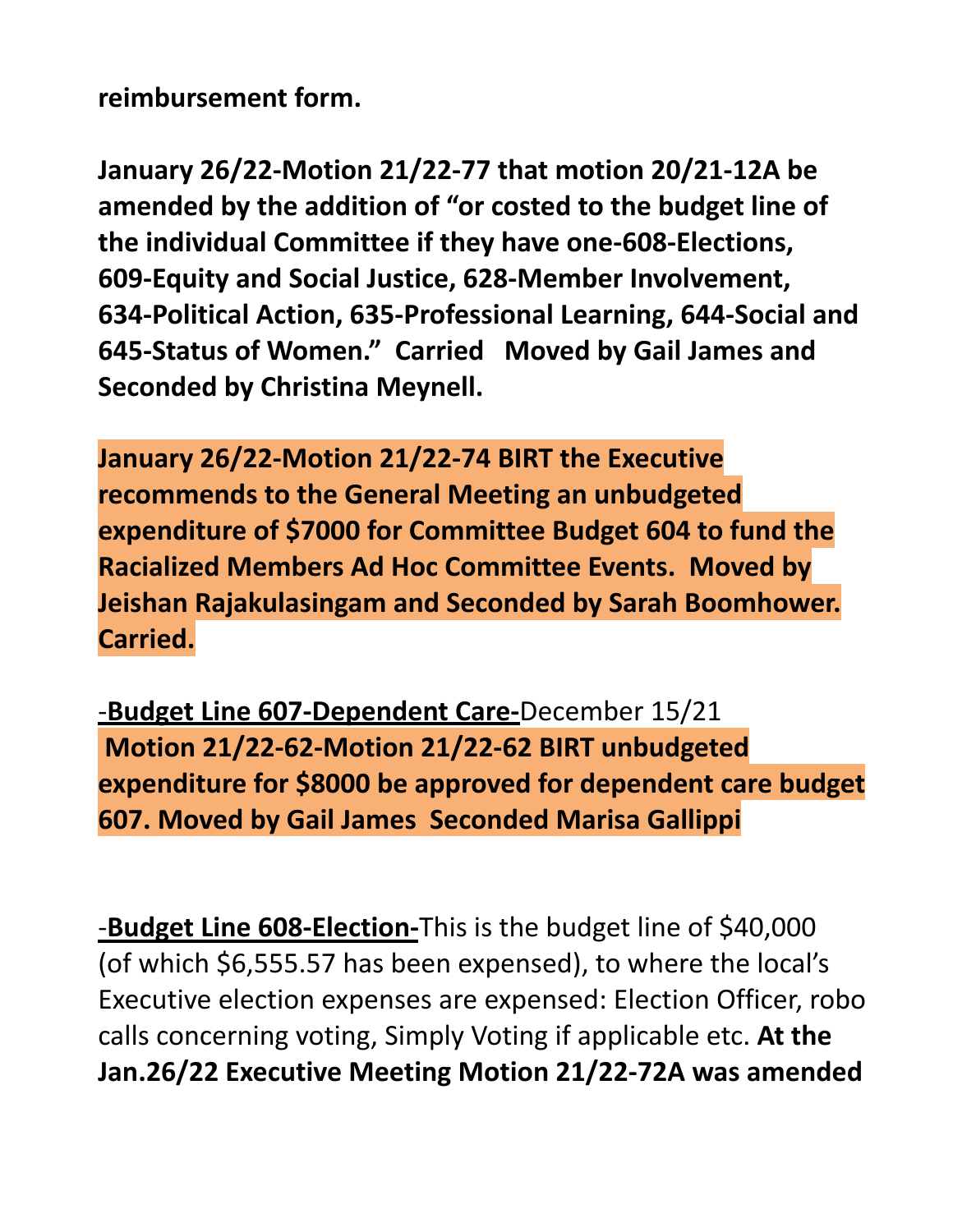**to read: The Elections Officer be compensated as per the Elections Officer Guidelines in the Local Policy and Procedures Manual "to a maximum of \$15,000 in the offer to Sean Graney. Carried as Amended.** For the pre-meeting rehearsal for the Feb.24/22 Local Winter General Meeting, there are 3 IT support people will charge \$300 each. For the actual meeting, the 3 IT people charge \$600 each and Yolanda will charge \$600 as well. This will total \$3300 expensed to this budget line.

#### **-Budget Line 614- Health and Safety**

**Motion 21/22-22 Be it resolved that the Health and Safety representatives in the role of school inspectors be paid at the daily rate when performing school inspections including job shadowing and training with the costs to come from the Health and Safety budget line 614.**

**Moved: Rajakulasingam Seconded: Fulford Carried**

**-Budget Line 617-Legal-**\$6,189.01 of a \$2,000.00 budget has been spent. This was an expense that was not foreseen when the budget was created. Incident in point: according to **Motion 20/21-4, President Robert Fulford sought requisition to be excused from duty from Friday, June 18, 2021 to August 18, 2021. This motion was carried. In the subsequent motion 20/21-5, the First and Second VPs were directed to seek legal advice on the implications of the President's resignation. October 20/21-Motion 21/22-16 requested that the Legal Budget Line be increased by up to \$6000 for the 2021-2022**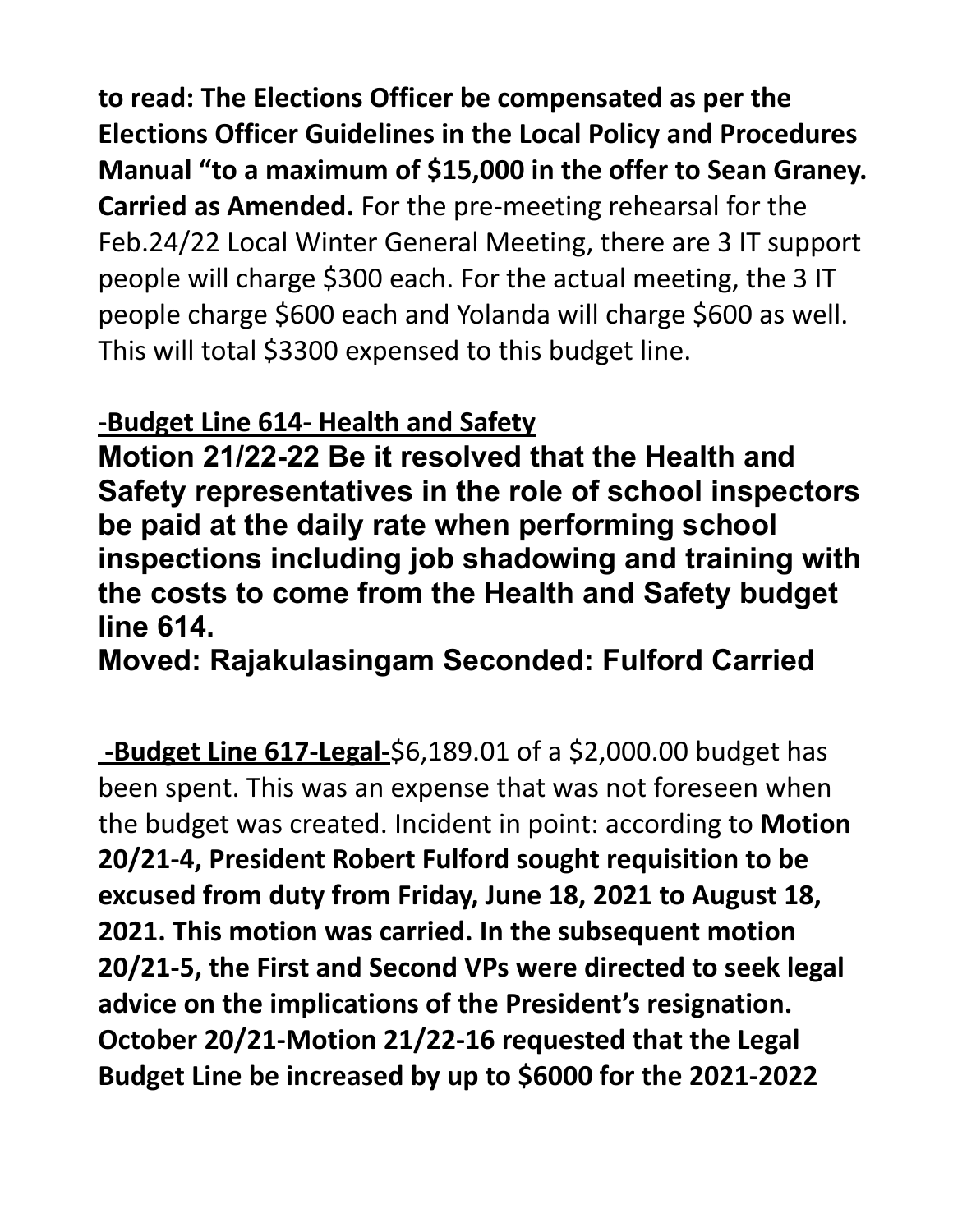**school year. This motion was carried.**

**MOTION 21/22-15: Be it resolved that the legal bill from Wright Henry LLP be sent to Treasurer Gail James to be paid in full. Moved: Gail Seconded: Gallippi Carried** (\$6,189.01)

**MOTION 21/22-16: Be it resolved that the legal budget line be increased by \$3500 for the 2021- 2022 school year. Moved: Fulford Seconded: Bass Carried**

- The Chair noted this would be a recorded vote either in favour or in opposition based on alphabetical order of executive members' first names.
	- **• • • Fletcher Jerome--Favour**
	- **• • • Gail James--Favour**
	- ○ Greg Deitcher--Favour
	- ○ Jeishan Rajakulasingam--Favour
	- o Jeremy Bass--Favour
	- ○ Marisa Gallippi--Favour
	- Rinat Evron--Absent
	- Rob Fulford--Favour
	- **• • • Sarah Boomhower--Favour**
	- ○ Scott Maudsley--Opposed
	- ○ Sophie Kroesen--Favour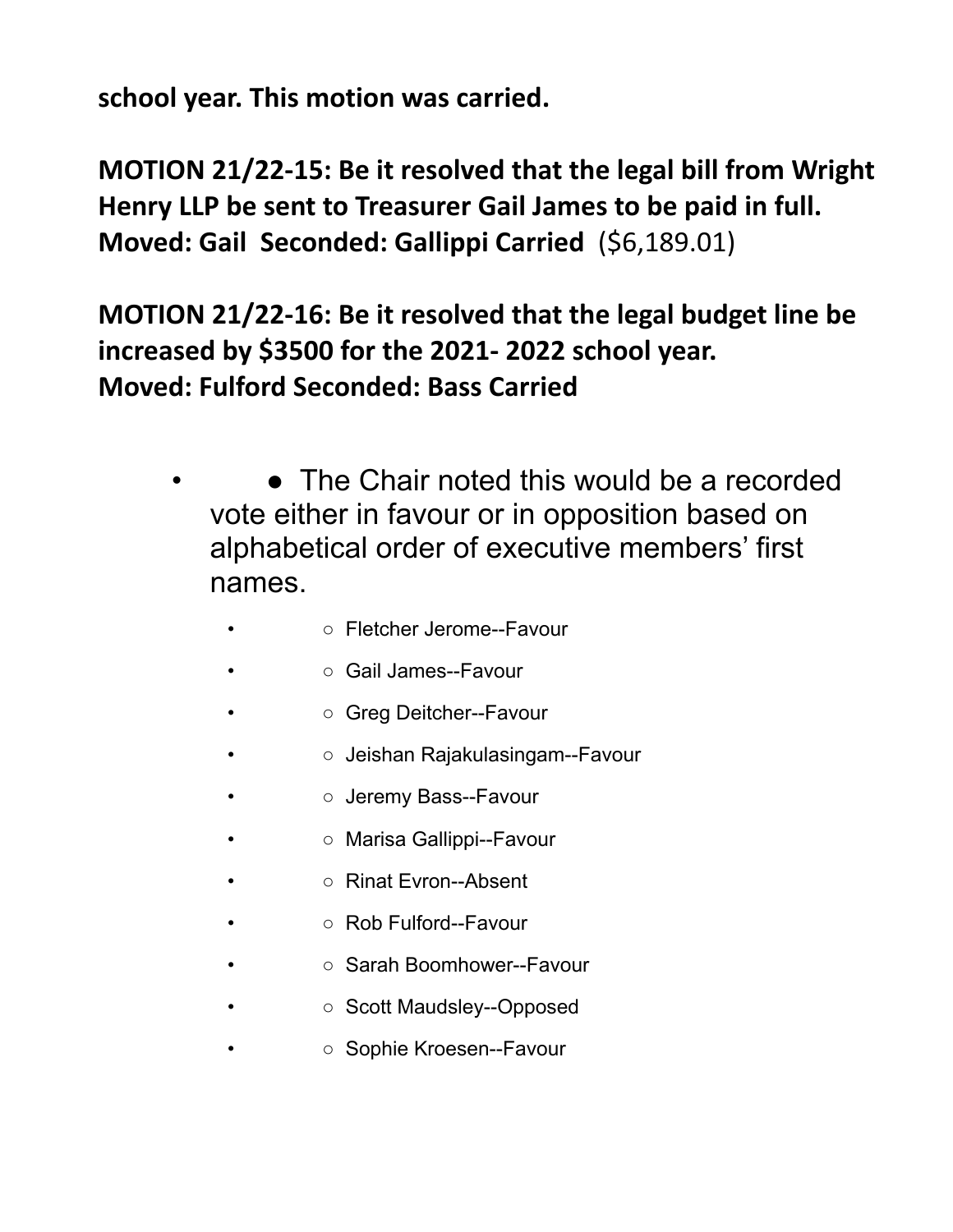**-Budget Line 620-Meetings ETFO AM—**\$7,548.11 of a \$5,000.00 budget was spent. Each of the 20 delegates to the Provincial Meeting received an honoraria of \$200 from the Local for their service ( according to **Motion 20/21-8**) and a \$150 meal allowance. According to **Motion 21-22-6 the Executive approved this budget line to be overspent by up to \$4,000 for the 2021-2022 school year.**

**-Budget Line 626-Meetings-Other-**This budget line for \$6000 is now over budget by \$1,111.81 due to 4 member strategic meeting meals, 2 OFL conference registrations, payment for strategic meeting chairperson and\strategic meeting venue with associated costs. Nov.24/21,**Motion 20/21-33 was carried. BIRT budget line 626 Meetings-Other be overspent in the 20-21 fiscal year by up to \$4000. Moved by Sophie Kroesen, seconded by Robert Fulford. The recorded vote was 8 in favour, 1 abstained, 2 were unavailable and 1 was absent.**

-**Budget Line 632-Office Occupancy-r**ent for the local office was \$1,142.55/month. Beginning February/22 the rent was increased to \$1,176.83. I have an enquiry into the Board to see why the rent was increased and if a formal notice of increase was sent to the Local.

-**Budget Line 635-Professional Learning Committee-Motion 21/22-30 Be it resolved that all active members can access up to \$50.00 per year for professional learning resources**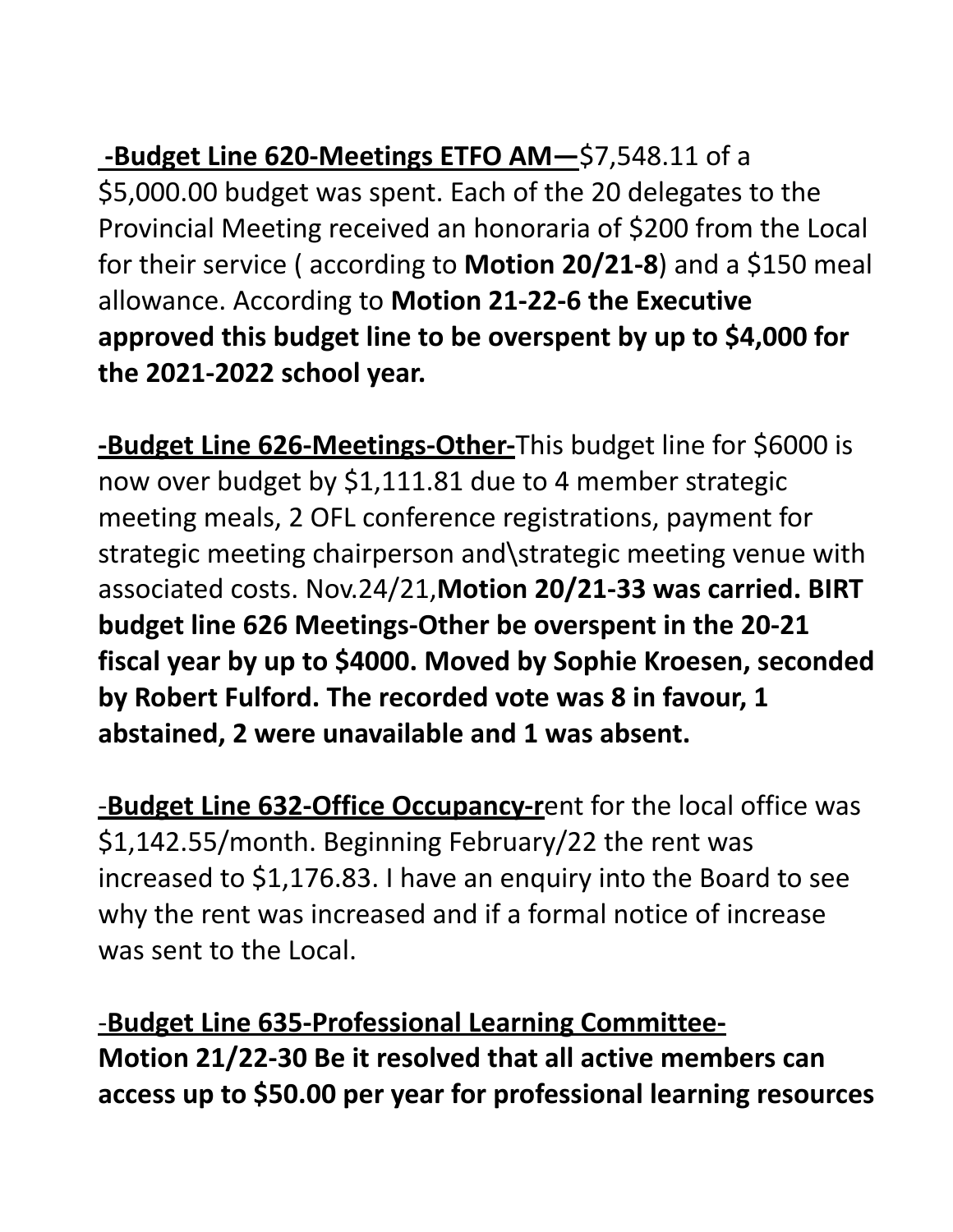**with costs to come from the Professional Learning budget line. Moved: Boomhower Seconded:Kroesen Carried**

**Boomhower brought a** M**otion forward to add an additional \$50/member/year professional learning resources form with proof of receipt and approval by the Professional Learning Committee for resources such as books, assistive technology, and general teaching resources.**

Boomhower added that these are member dues that should be put back in members' pockets and doable with the budget line. **The Chair called the question and seeing no opposition stated the motion was carried.**

-**Budget Line 640-Release Time Daily-** is the budget line to which this year's all day Executive Meetings are expensed. Three of the full time Released Officers do not get paid for these daytime meetings as their release time pay covers each meeting. Assuming there's an Executive of 12, 9 members are paid \$256.73 for each meeting- the fee for a supply teaching day. One meeting costs \$2310.57. Therefore for 10 Executive Meetings a year, the expense would be approximately \$23,105.70. When the 2021-2022 budget was created in the spring, it was set at \$8000 as all day Executive Meetings had not been decided until the August 2021 Strategic Meeting. According to **Motion 20/21-1, Executive Meetings would be held during the school day on the 3rd Wednesday of each month during the 21-22 school year from 9:30 am -3:30 pm. The motion carried.** On Jan.17/22 a fixed payment request was made to TDSB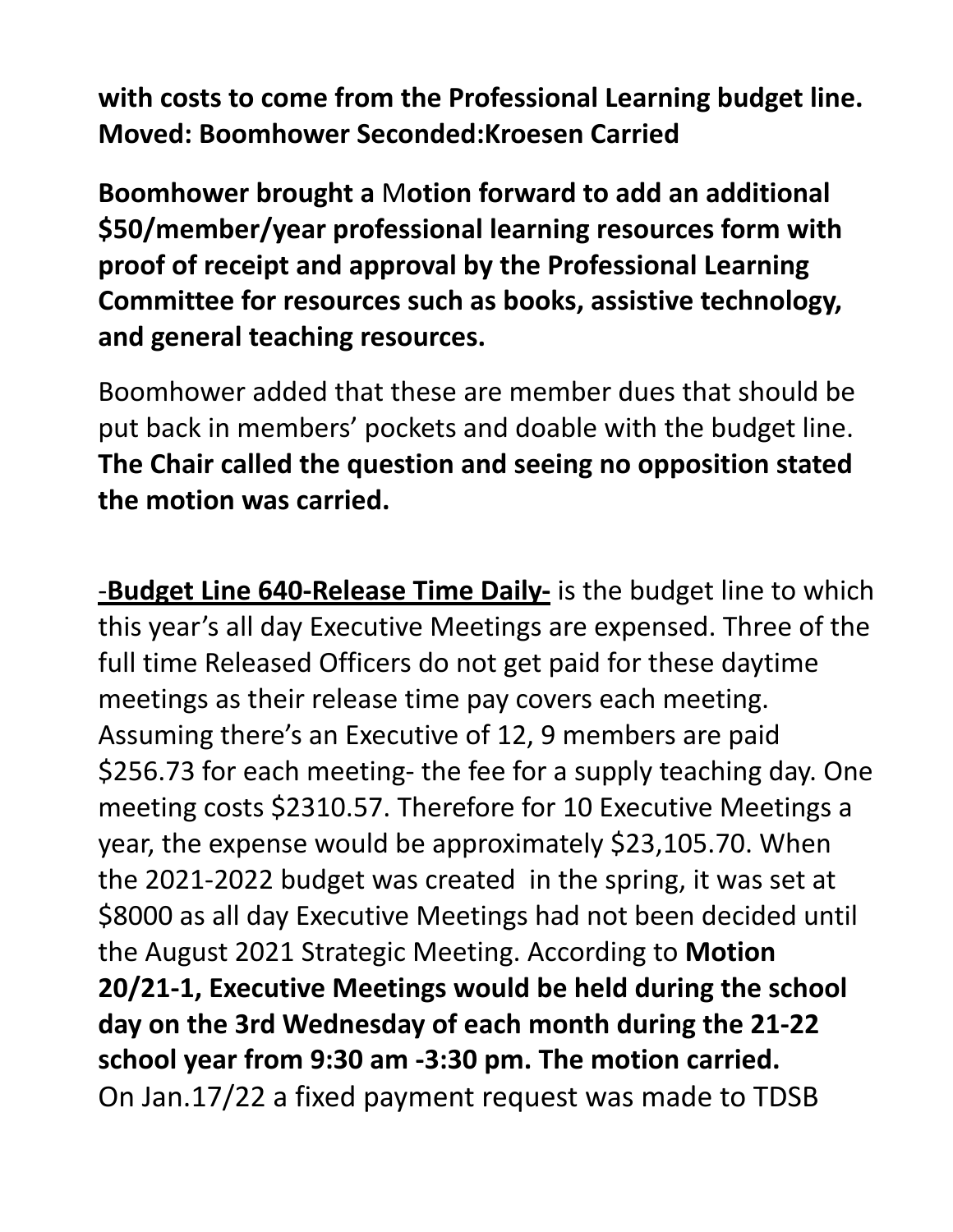payroll to pay Executive Members for the Emergency Executive Meeting on Jan.13/22. The Local will reimburse each member in attendance who will, in the next pay statement, receive \$150 and the Secretary will also receive a minute taking payment.

**Motion 21/22-78 BIRT the Executive recommends that the General Meeting approve an unbudgeted expenditure of \$19.000 to budget line 640 Released Time Daily to cover the cost of full day Executive Meetings. Carried Moved by Gail James and Seconded by Jeremy Bass.**

-**Budget Line 641-Released Officers** is the budget line that reports the salaries of the 4 released officers Sept/21-Dec./21. They are itemized on the Profit and Loss financial statement. The amount includes a 13% allowance for benefits.

**Motion21/22-79 BIRT the Executive recommends to the General Meeting that Budget line 641 Released Officers have an additional expense of :**

**-\$115,000 for the 2020-2021 Release Time late invoices from TDSB**

**-\$27,000 for the increase of the Treasurer Release from .2 to .5 -\$34,000 for the First VP Long Term Temporary Replacement TOTAL \$176,000 Carried**

**I have an enquiry into the Board to verify who pays the medical**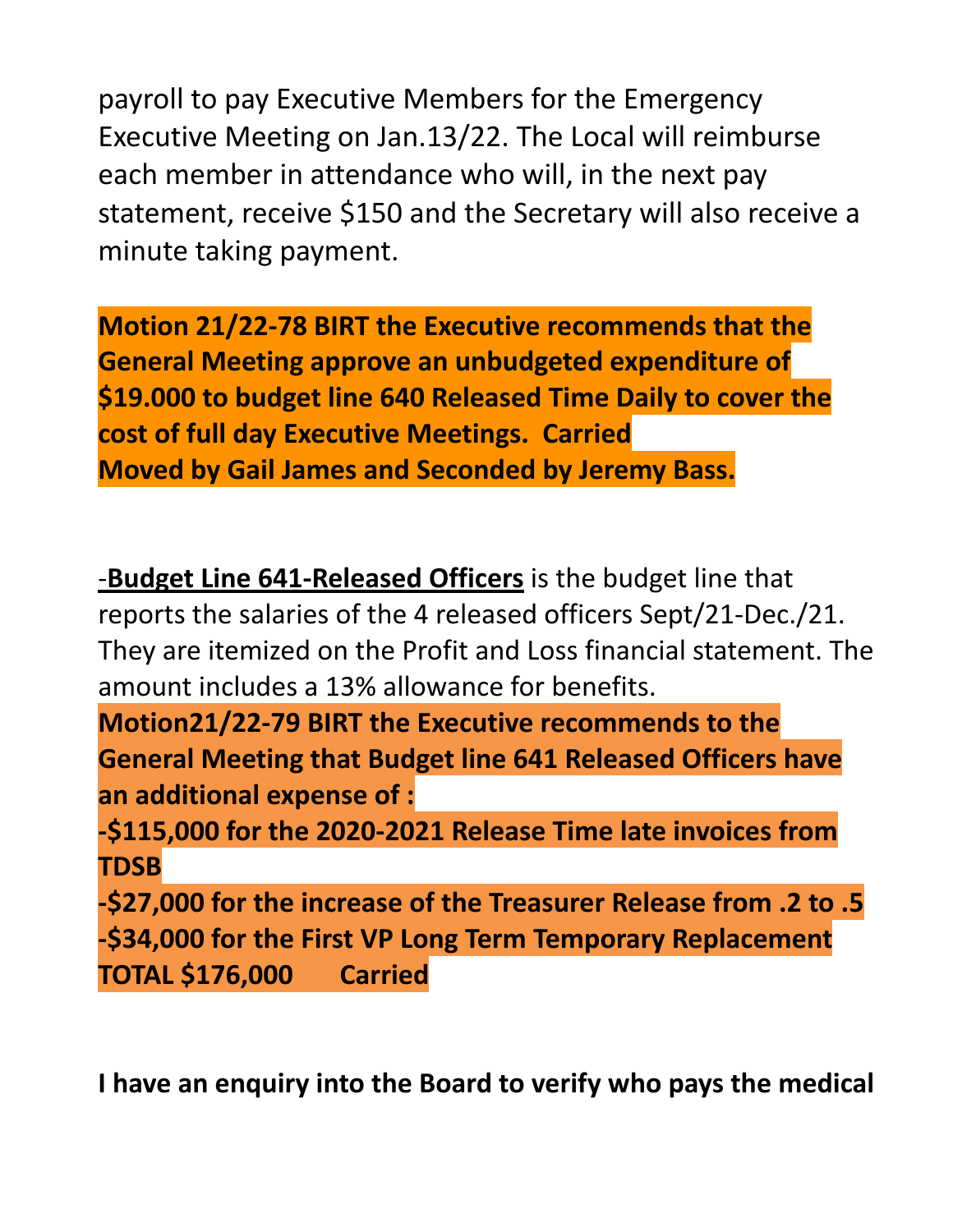#### **leave salary of the First VP and the alternate VP's salary.**

On June 11/21 the President sent an email to the Board requesting the salary invoices for the Released Officers for March 15/21-June 29/21 be sent to the Local by June 18/21 so that TDSB could be reimbursed before the end of June/21, the local's fiscal year end. The invoices were sent to the local by June 14/21, a cheque was written, dated June 18/21 and sent to TDSB. They received it and deposited it on July 8/21 which meant that it didn't clear the local finances until the 2021-2022 fiscal year budget. On Feb. 15/22, I was in contact with TDSB General Accounting and the Bookkeeping company to arrange direct deposits for future payments so that their reimbursements will be received in a quicker fashion.

# FREQUENTLY ASKED QUESTIONS

### 1. WHERE'S MY MONEY?

A cheque run was just completed, arrived from the Bookkeeping Company on Feb. 11/22, was signed on Feb. 15/22 by a second signing officer and will be mailed at the Eastern Postal Sorting Plant. New invoices will be sent to Targeted on Feb. 16/22. Cheques for these invoices will be delivered to me on Feb.25/22, signed during the week of Feb.28/22 and mailed at this time. For the Feb.24/22 meal reimbursement, all members will be asked to fill out a fillable reimbursement form online if they are able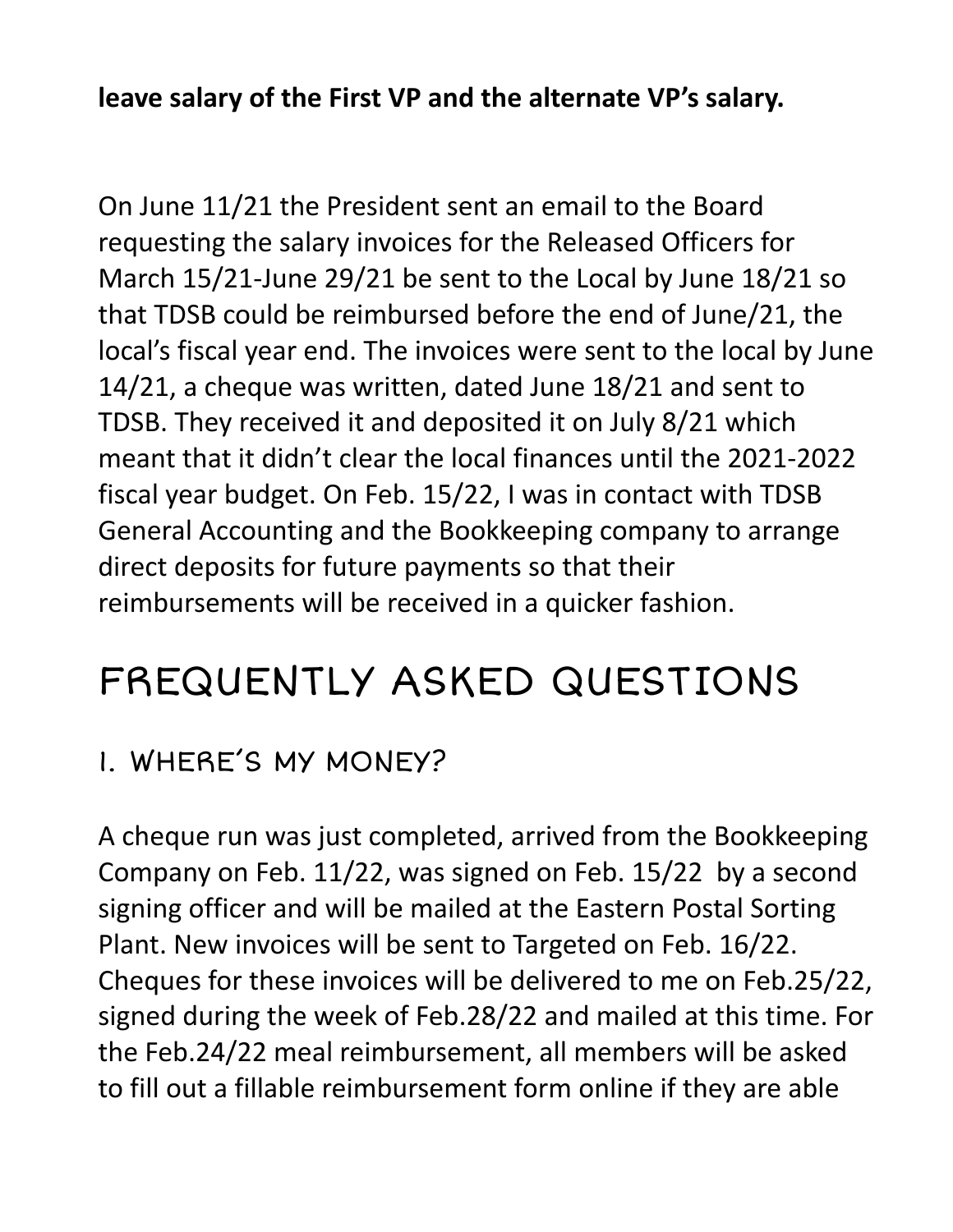to, and an automatic e-transfer will be issued unless members contact Targeted Accounting and tell them otherwise. Information about this will be discussed at the member meeting.

## 2. WHAT IS A BUDGET?

A Budget is fluid. It is a series of educated estimates, based on past events, current prices, decisions on programming and activities and requests from committees. Money must be included to cover the costs of top priority budget items before consideration of other activities. Top priority items include: -operating cost of the local office-rent, telephone, fax, photocopier, supplies -salary and benefits of Released Officers to carry out the business of the local -executive and annual meetings -collective bargaining

**An unbudgeted expenditure is** an expense not categorized within an existing budget line or a categorized expenditure resulting in a sum total that exceeds the budget for that line.

**Unbudgeted Expenses between \$500 and \$999** shall be approved by the Executive prior to the expenditure.

### **Unbudgeted Expenses between \$1,000 and \$25,000** require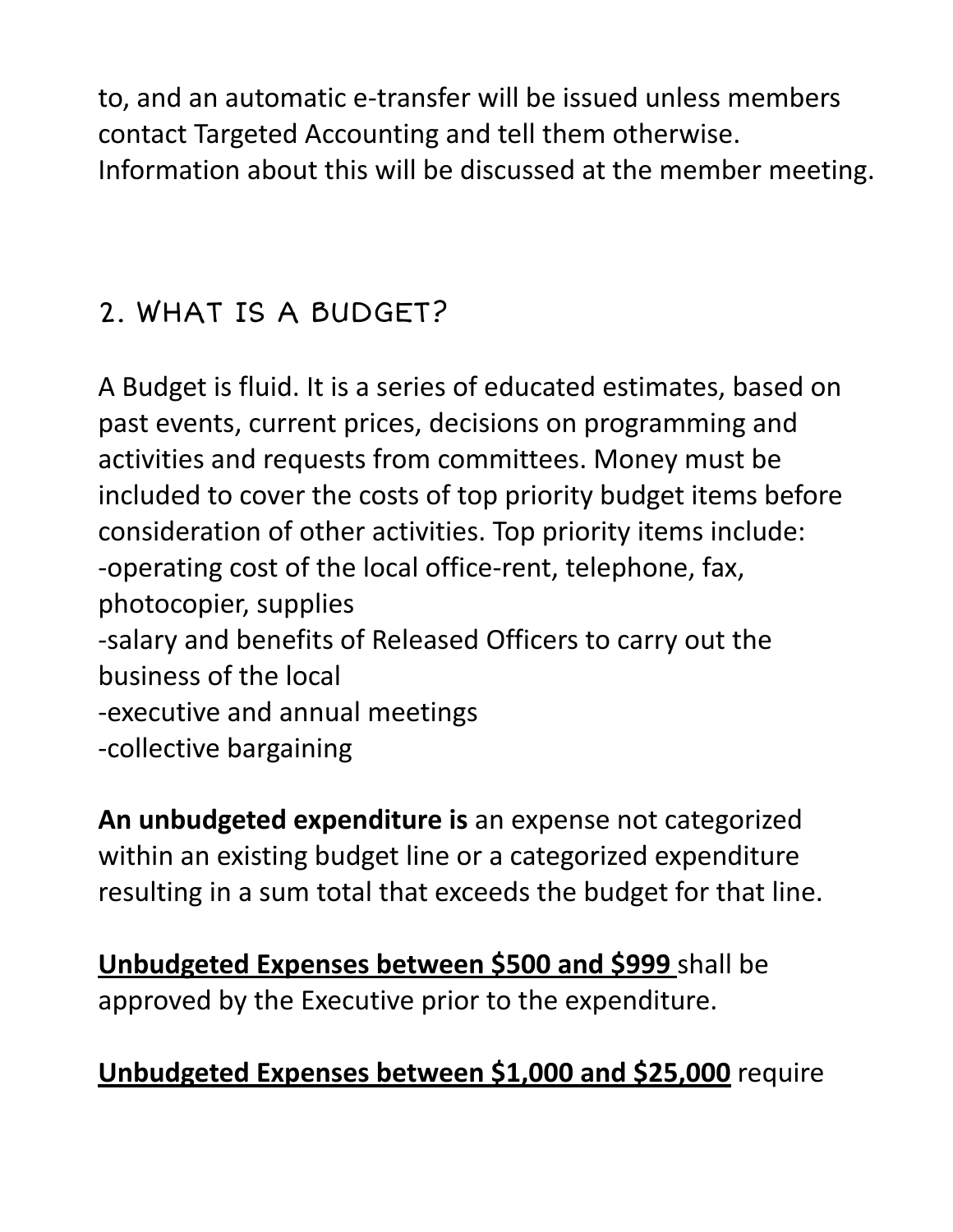Executive approval by recorded vote prior to the expenditure. The recorded vote will be reported at the next general meeting. The total of executive-approved unbudgeted expenditures shall not exceed \$25,000 per fiscal year.

**Unbudgeted Expenses greater than \$25,000** require approval by membership vote at a general meeting prior to the expenditure. Notice of the exact motion must be published to advise the membership when such a major expenditure will be tabled at the general meeting.

3. WHICH BUDGET LINES HAVE BEEN INCREASED FOR THE 2021-2022 SCHOOL YEAR?

1.October 20/21 **MOTION 21/22-16-Be it resolved that the 617 Legal Budget Line be overspent up to \$6000 for the 2021-2022 fiscal year . Moved: Rob Fulford Seconded: Marisa Gallippi Carried**

2. **Motion 20/21-6-budget line 620 Meeting ETFO AM be overspent by up to \$4000 for the 2021-2022 school year.**

**3.**November 24/21-**Motion 21/22-33 BIRT budget line 626 meetings-other, be overspent in the 20-21 (?) fiscal year by up to \$4000. Moved: Sophie Kroesen Seconded: Robert Fulford Carried**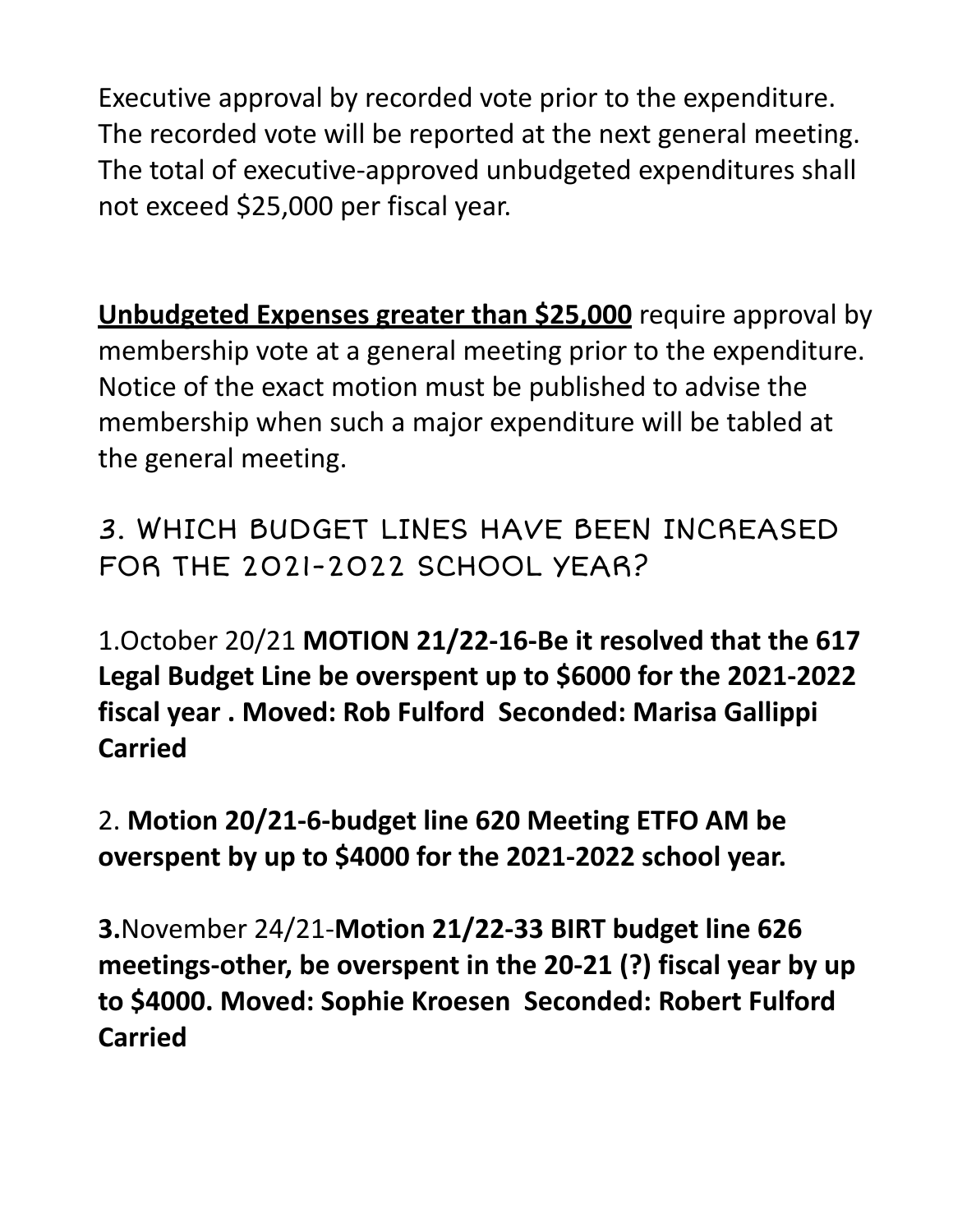4. December 15/21- **Motion21/22-61- BIRT unbudgeted expenditure of \$2000 be approved for budget line 601 Bank Charges. Moved: Gail James Seconded: Jeremy Bass**

5. December 15/21- **Motion 21/22-62 BIRT unbudgeted expenditure for \$8000 be approved for dependent care budget line 607. Moved by Gail James Seconded: Marisa Gallippi**

### 6. Jan.26/22-**BIRT budget line 604 Committees be overspent by up to \$1000 for the 21-22 school year.**

So far this fiscal year there is a total of \$24,000 for unbudgeted expenses. The Budget Committee worked very hard in the formulation of the budget and weighed many different issues at the time. However, most of the unbudgeted expenses could not have been projected when the budget was created in the spring i.e.

- all day Executive Meetings (daily rate for supply teaching) as opposed to evening meetings (\$150 per Executive Member) which the Executive voted for so that all local matters would have time to be accomplished
- the end of June resignation of the President and the need for legal bills in order to know his status as the 2021-2022 President
- medical leave for the First Vice President
- having another member taking the First Vice President's position during her medical leave and being paid a salary
- the increase of the Treasurer allotment from .2 to .5 as a .2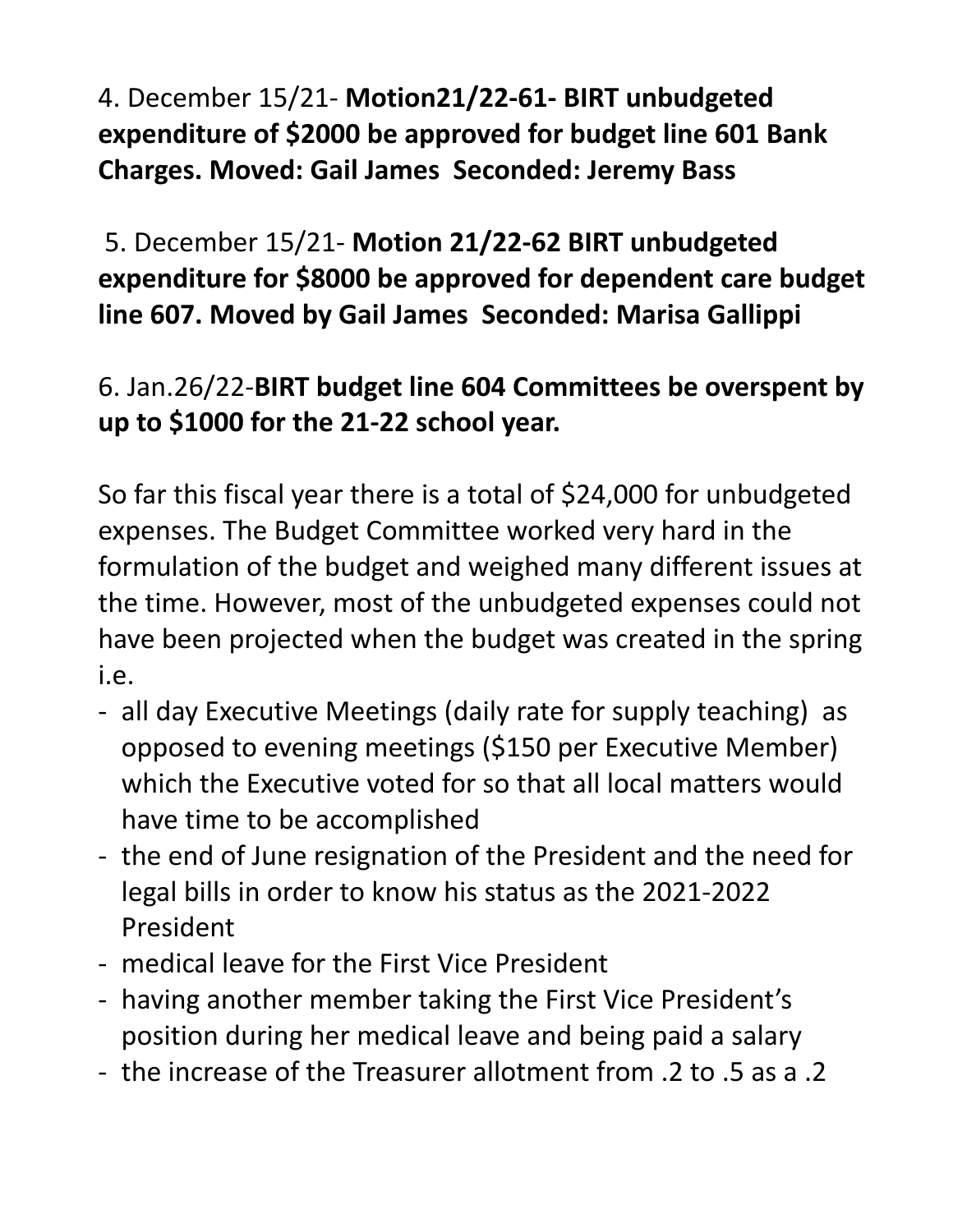allotment would not have allowed for all of the work to be accomplished

- the motion for all committee member meal reimbursements to be taken out of budget line 604 Committees as opposed to specific committee budget lines
- some Executive Members attending the August Strategic Meeting on zoom and reimbursements were additional from those expenses costed for attending in person

#### **Note:**

-some of these over expenditures required being spent before the members could approve them as there are only 3 meetings/year (perhaps have 4 another year?)

-I have been requesting a Financial Report to be included in each Newsletter so that the members could be more up to date on financial issues as opposed to waiting to be informed at the 3 member meetings each year—however, this has not occurred to date

-the proposed budget was a conservative one, and perhaps next year's requires additional funds in some budget lines judging on this year's expenditures

-although some budget lines were increased in the proposed budget by the budget committee i.e. Released Officers, some of the Executive did not agree with this, felt member money was being wasted by adding more than they felt was required even though the Budget Committee had suggested the increase, and therefore the amount was decreased and now this budget line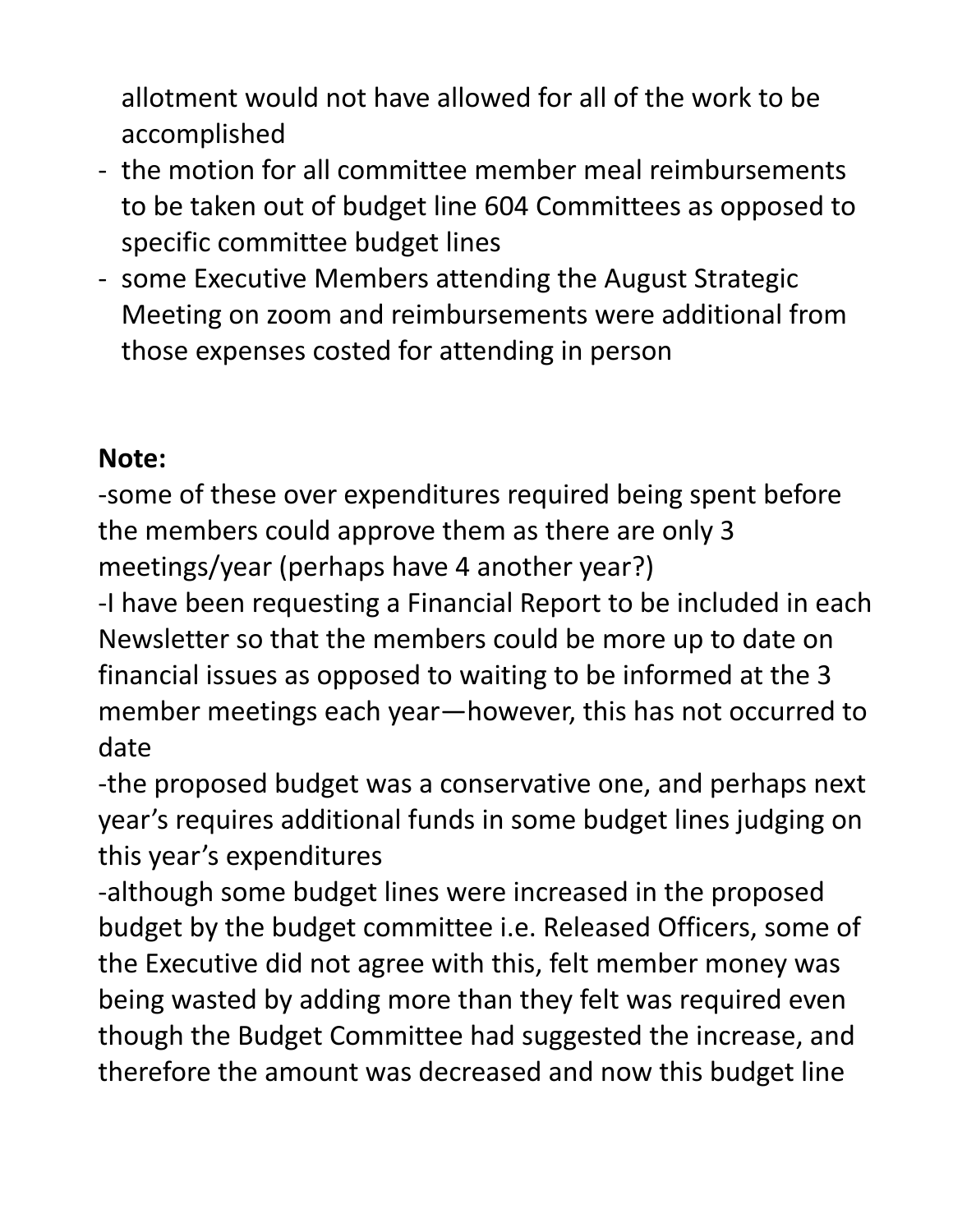#### requires additional funds

-I have, in my last Treasurer Report ,asked the Executive to provide input before the budget committee meets later in Feb. All advice before the committee meets is welcomed. If members have suggestions as well, please email me with your suggestions

at gailjames@ica.net

### 4. WHY DOES THE TREASURER WANT TO SPEAK TO THE MEMBERS WHEN A COMMITTEE IS HAVING A MEMBER EVENT?

It would be appreciated if I could speak to the members for a few minutes at the beginning of each committee event to remind them about filling out the reimbursement forms, to send them in in a timely fashion, to answer any questions that they have and to alleviate future problems that might arise. This worked well at some of the Racialized Committee Member events that were run. I would appreciate it if committees would let me know when events are scheduled. Also if the chairs of committees could send me an excel spreadsheet with the attendees on it right after a committee meeting or event that would help to know to whom a reimbursement is required.

### 5. HOW MANY MEMBERS HAVE REQUESTED REIMBURSEMENTS THIS SCHOOL YEAR?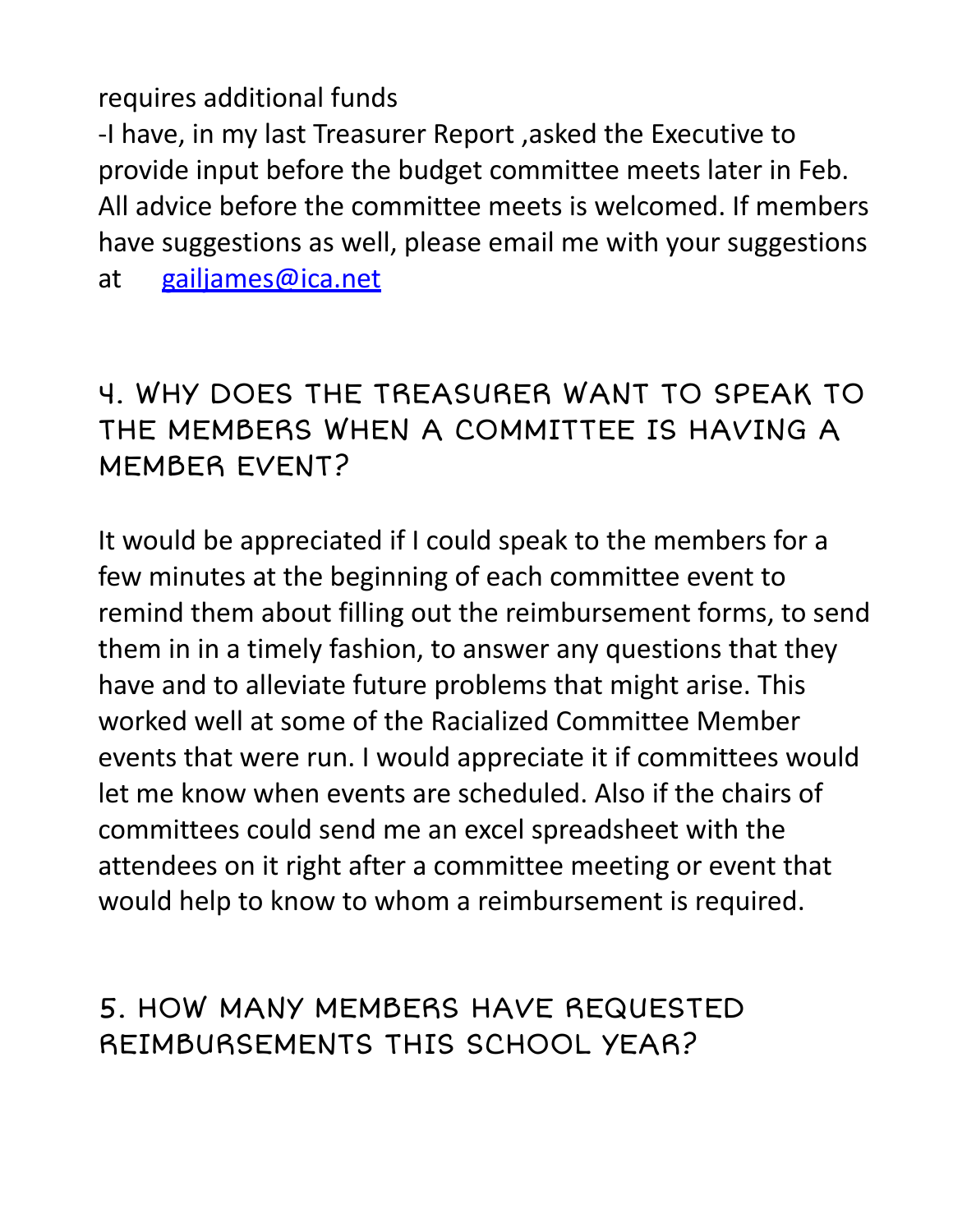From the reimbursement forms that have been received to date and have had cheques issued, not including the present cheque run:Committees-Other—129 Dependent Care—59 Meetings Fall/Winter General-135 PL Rebate—127 PL Resources Rebate of \$50-2

6. AM I CONTACTED IF PART OF MY REIMBURSEMENT FORM IS NOT FILLED OUT CORRECTLY, IF I HAVE NOT SENT ALL RELATED FORMS OR IF I HAVE NOT CASHED MY CHEQUE WITHIN SIX MONTHS OF ISSUE?

I contact members twice about forms not filled out correctly, information missing or related forms not included in the email. I have just completed contacting 38 members who have not cashed cheques issued to them. Reasons for this were: I didn't receive it, I moved, I forgot, I have a year to deposit it, I'm waiting for better weather, I'm really busy with teaching now. Members have 6 months after the issue date to deposit a cheque or a bank should not accept it as it is stale dated. In such cases the member will be informed that the cheque will be voided and a new one will be issued. However, now with e-transfers beginning, perhaps this will help to solve some of these issues if a member chooses this method of payment.

### 7. WHAT IS HAPPENING WITH DIRECT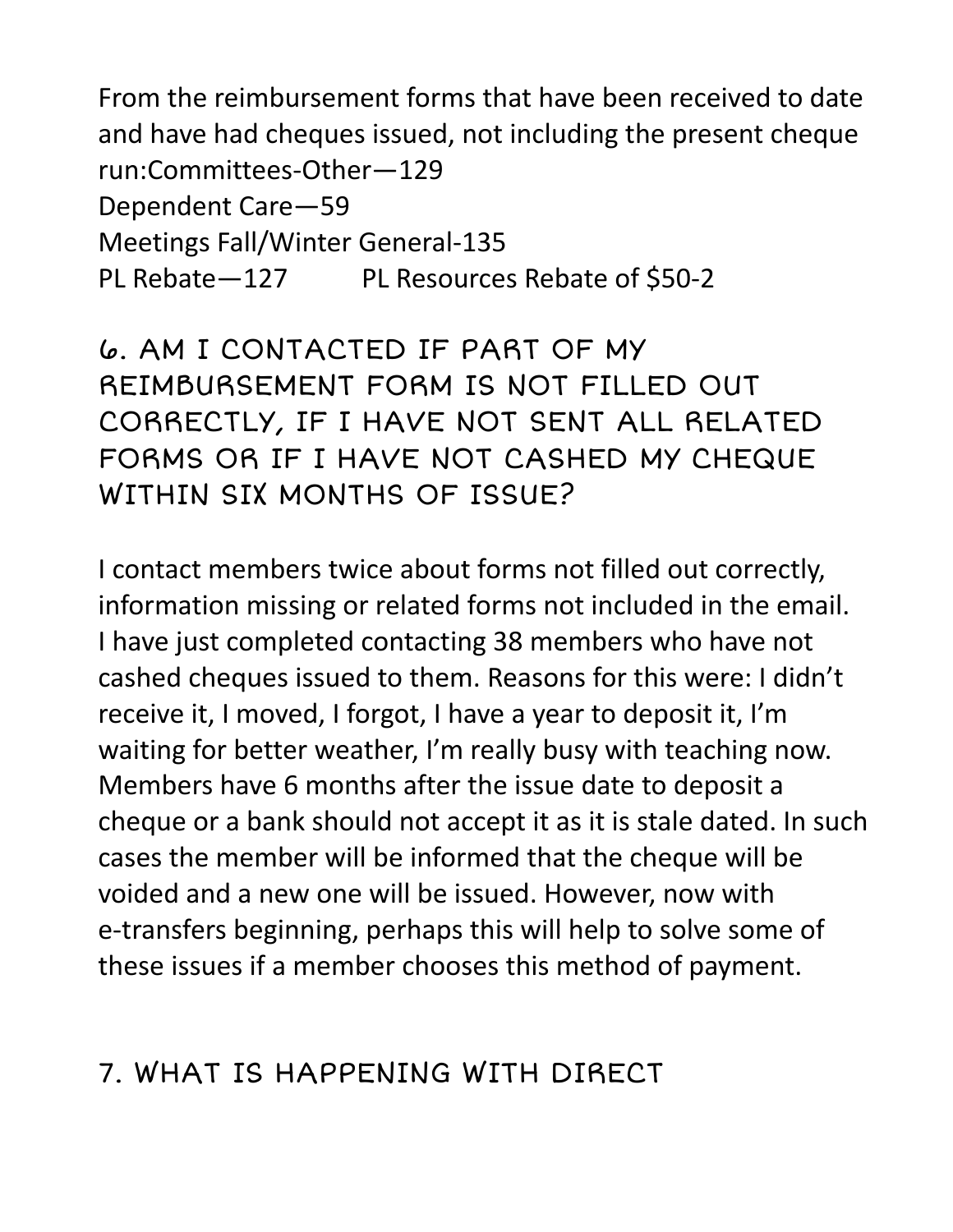## DEPOSIT/E-TRANSFERS?

At the Nov.24/21 Executive Meeting the following motion was presented— **Motion 20/21-43 moved by Jeremy Bass and seconded by Rob Fulford: BIRT the Treasurer proceed with the process of direct deposit for members' reimbursement and invoices, starting with a trial with the Executive and expanding from there. The motion was carried.**

However, in talking with the branch of RBC responsible for direct deposits, it was noted that security of member data could be an issue. The owner of Targeted Accounting and the Bookkeeper would have access to all member banking information as they would be the Super Authorities for the program. The three signing officers could also have this same access. However this could and should be changed to have only approval status and therefore they would not have access to any member information. It appeared to be a much safer and more confidential method of reimbursing members using the e-transfer method of payment. This would involve asking members for their email address and their permission for involvement in the program. Of course members could still receive their payments by cheque if they wished. I do recall asking the Executive if a consultant from Targeted Accounting could be invited to an Executive Meeting to discuss both programs and to answer questions. Had this happened, the process might have been clearer to everyone and the start date commencing earlier. I think that for important issues like this it is imperative to have the experts talk to the Executive instead of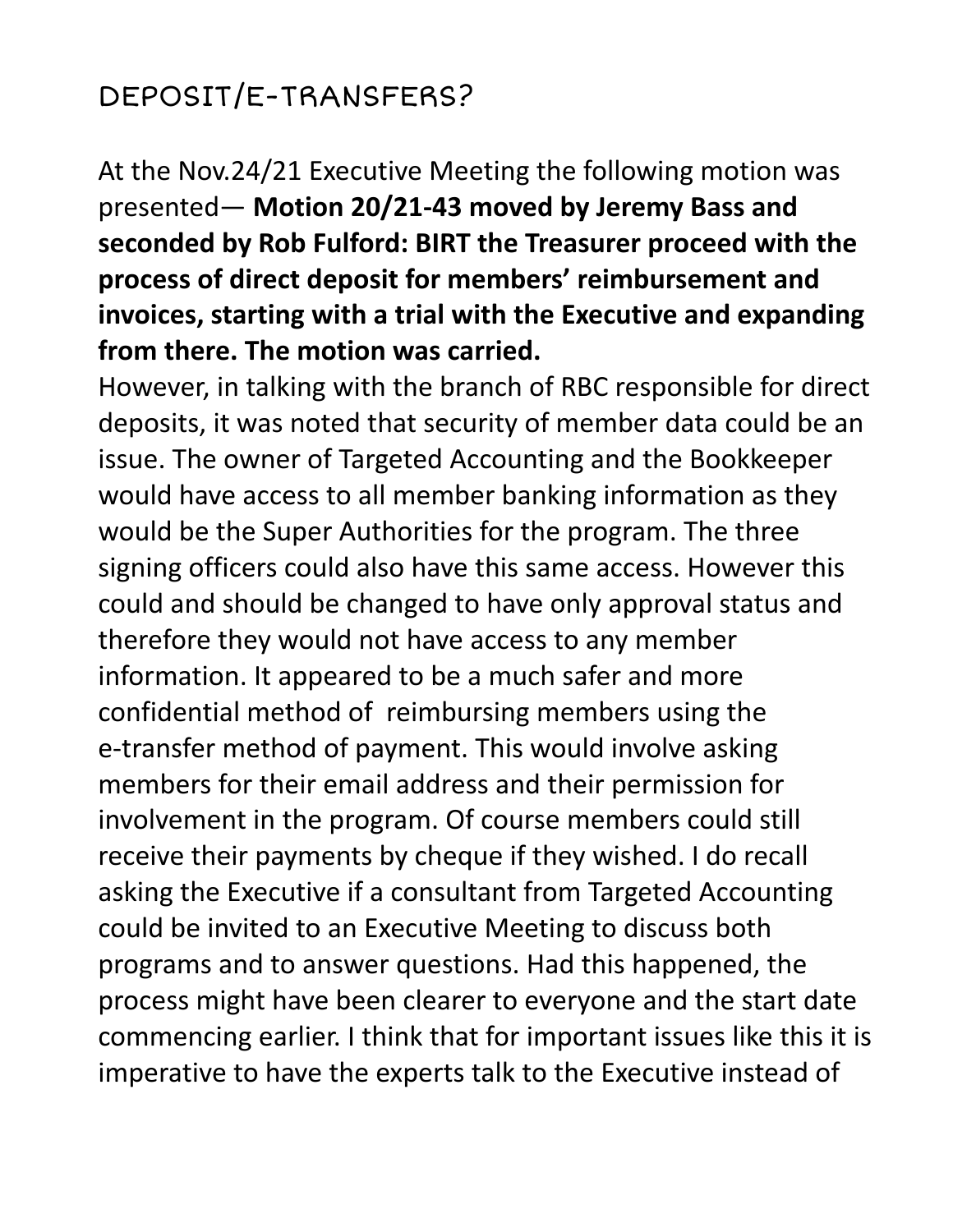back and forth emails reporting information.

### 8. WHAT IS HAPPENING WITH READ ONLY ACCESS FOR THE RELEASED OFFICERS?

The Released Officers have all agreed that there is no need for this program and thus the \$30/month fee can be saved. I monitor the credit card accounts online and send each Released Officer their statement when it is made available. Then, or before, I am sent any invoices related to individual credit cards. The first Vice President's card is only being used now for three auto pays for local invoices—Constant Contact, Adobe and Zoom monthly subscriptions. The Second Vice President usually tells me if there is a large payment being put onto her card so that I can check to make sure that there are sufficient funds for the payment. The President is expensing small amounts to his card. As the local is not having in person events at present, the expenses being put onto the cards are much less than usual. Also, two signing officers are required to monitor this Read Only Program and there needs to be training as well. With the numerous member issues and approvals of e-transfers starting this year, we felt that there was no need for additional assignments.

9. WHAT IS THE STATUS OF THE FIRST VICE PRESIDENT'S CREDIT CARD AND SIGNING PRIVIL FGFS?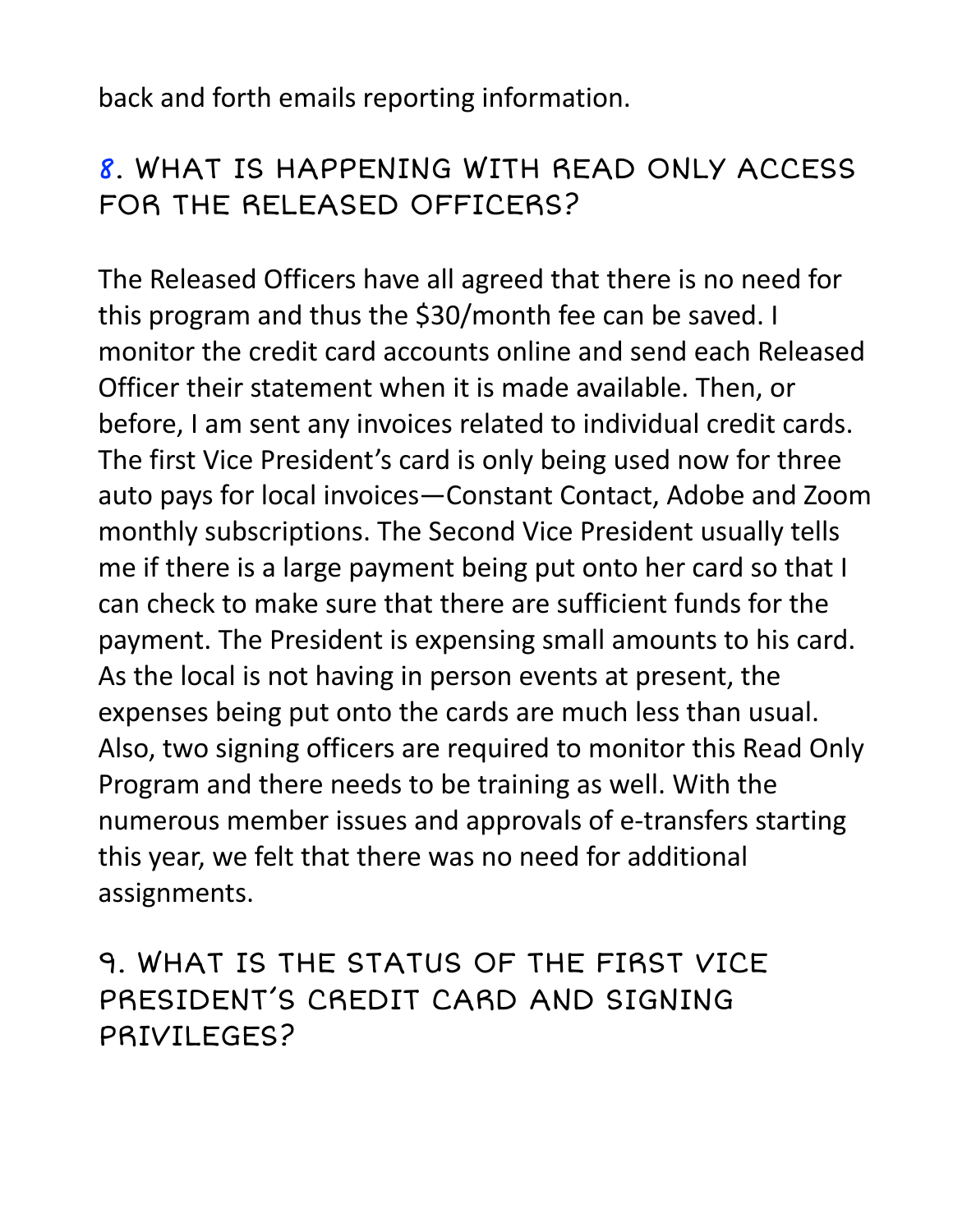On Jan.11/22, the President, the new First Vice President and myself had a zoom meeting with the Bank Account Manager of RBC to change the Letter of Direction. This letter removed Sophie Kroesen as a signing officer for the local and added Christina Meynell. This was effective immediately. Sophie Kroesen's credit card, which she is not able to use at present, will remain active so that three monthly invoices can be automatically deducted from it. Christina did not feel at present that she required a credit card to use.

### 10. WHY IS THERE A 30 DAY DEADLINE FOR REIMBURSEMENT FORM SUBMISSIONS?

This has been added to submission forms to remind members to send their information in as soon as possible after an event. This has to be adhered to in order to keep the financials up to date.

### 11. WHY IS THERE A DISCREPANCY BETWEEN THE FINANCIALS AND THE AUDITED FINANCIALS?

The discrepancy over the last three years with Released Officers-President, First VP, Second VP and Treasurer all have to do with reporting on a cash basis. This means that the payments are not recorded in the local financials until the cheques are actually cashed and cleared in our RBC Current Account. Some business financials record payments in accounts as soon as a cheque is written. All of the March to June 2020 payments were not received from TDSB nor cleared until after the June 2020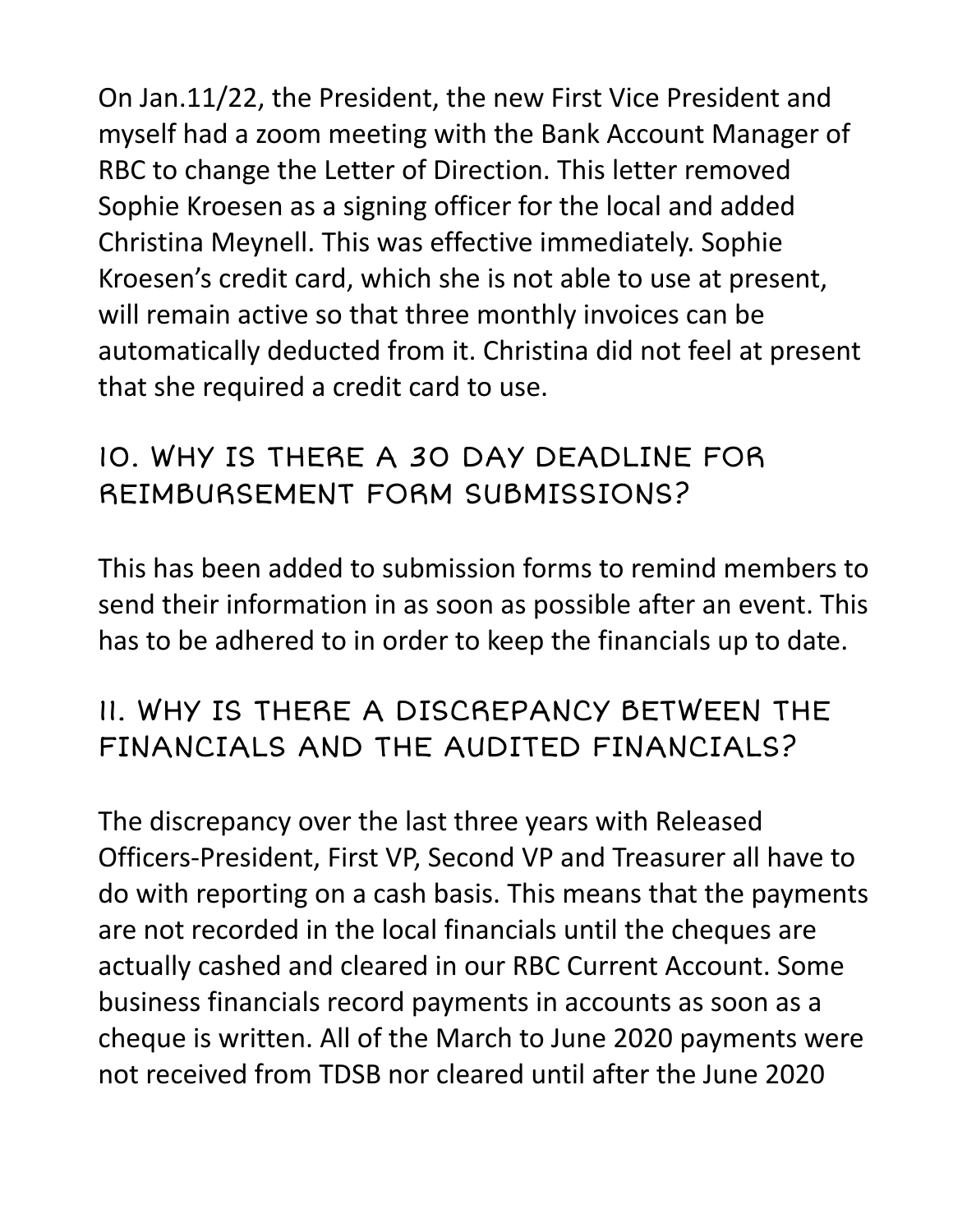fiscal year. Therefore the information was recorded in the June 2021 year end numbers. This was not due to neglect by anyone in the local.

### 12. HOW CAN THE EXECUTIVE HELP WITH THE 2022-2023 BUDGET?

In February, the Budget Committee will be meeting to go over some ideas for the formulation of the new Budget. I would appreciate receiving any suggestions, ideas etc. that you would like to have implemented into the new budget. I realize that suggestions are made when the draft budget is presented to the Executive, but it would also be helpful ahead of that time.

13. Does the Budget Committee look at the last year's budget lines when they are making the new budget?

Yes we do. If a budget line is not spent to any extent, then we would probably leave it as is or decrease it depending how much under budget it is. If however, it needed to be increased, then we would try to estimate whether to leave it at the new budget amount or to add to it. It also depends on what monies we are projected to receive from ETFO during the next fiscal year. Income information is received in Feb., more later in the year.

14. Personalized Telephone Message Mailboxes for Released Officers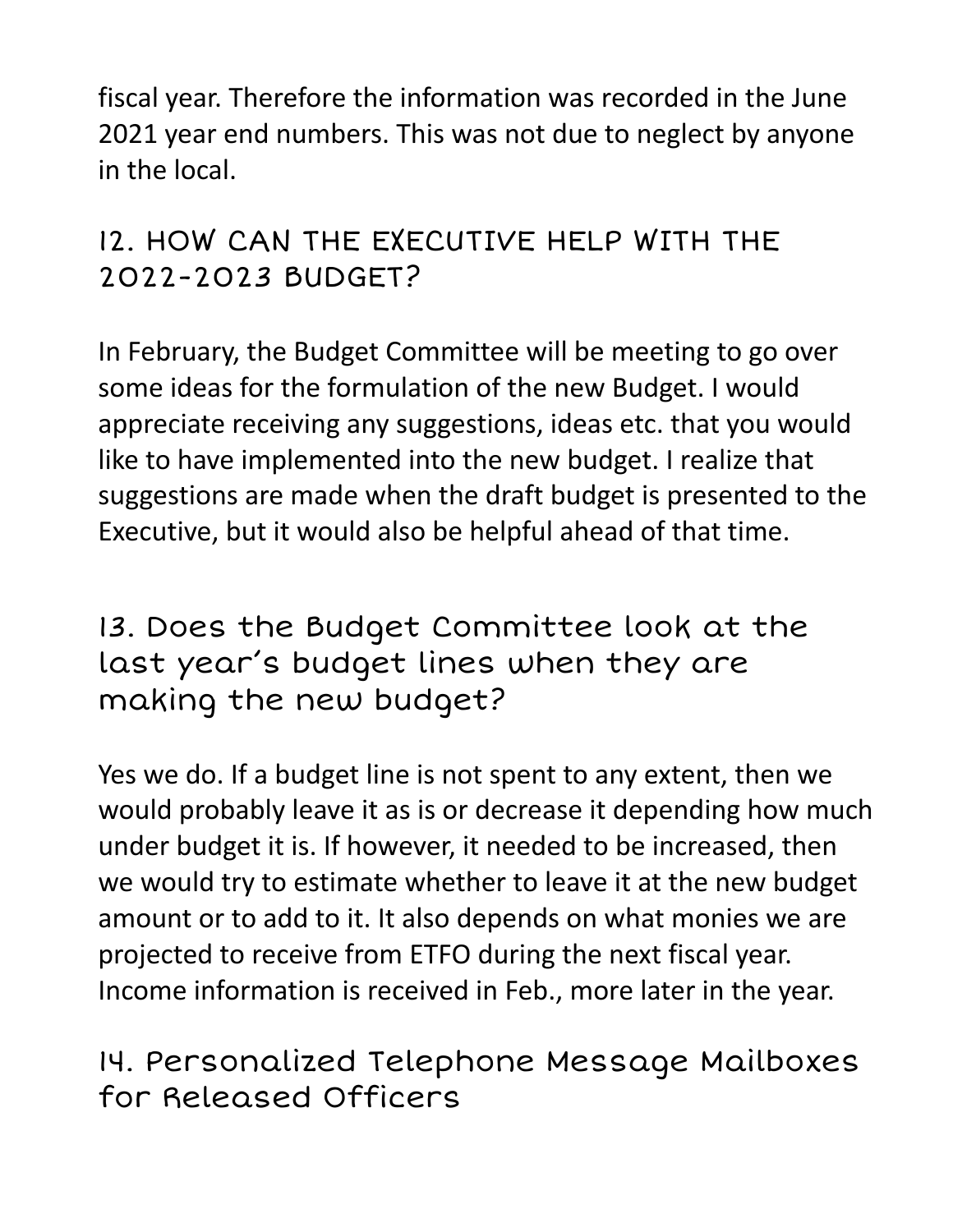I have been conversing with a Business Support Person from Bell Canada about individual telephone answering message mailboxes using the local's business number. This is called Call Processing and uses a communication system called Centrex Service. When a member/vendor calls the office there would be a personalized corporate greeting followed by a menu of options, depending on which Released Officer they wish to speak with. It would also involve using a contract, which we do not at present have. The Business Support Person does not usually meet with groups of people, but when I asked if this was possible, I was told they would. Then all Released Officer could all ask any questions they have and clear up any outstanding issues. I am setting up a convenient time to meet via a conference call with all parties involved.

## 15. DO ALL LOCALS HAVE A TREASURER AND A BOOKKEEPER?

Only 4 of the largest locals have both. Our local is one of the largest. Some locals only have about 100 members. Our local has over 4,000 members.

**16.** IF THE LOCAL HAS A TREASURER, WHY DO WE NEED A BOOKKEEPER? Please keep in mind that our Local at times this year has had assets of about \$1,000,000.

### **According to Sharon O'Halloran, the ETFO Provincial General Secretary and Lorna Larmour, the ETFO Provincial Deputy General Secretary:**

Several years ago ETFO Provincial had concerns about the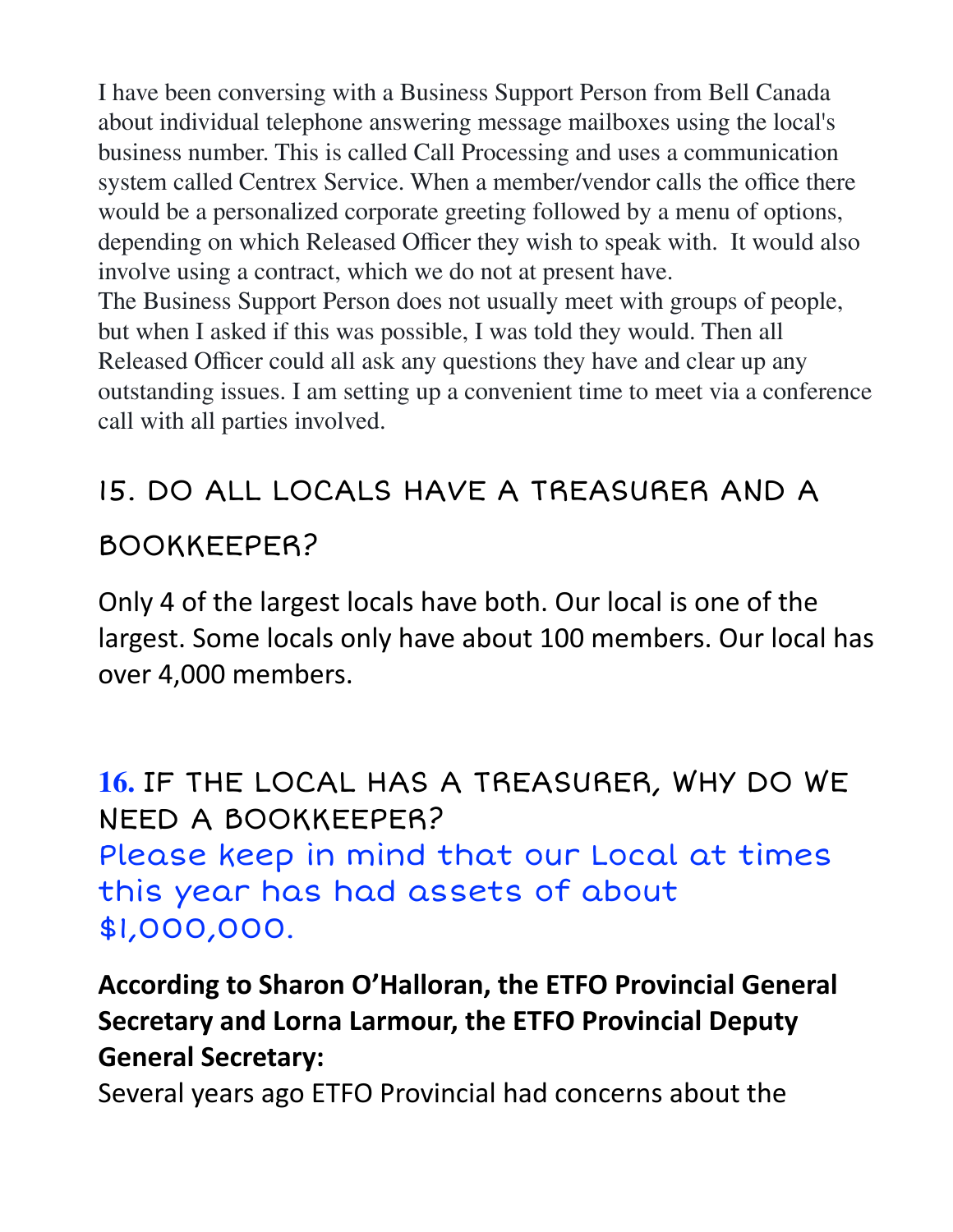manner in which the Local was processing financial payments/ cheques/gift cards. These concerns were discussed with the Local and a recommendation was made to hire a Bookkeeper with record keeping skills. When asked, as of September 23/21 if ETFO Provincial felt that our Local should still work with the Bookkeeping Company, Targeted Accounting, both of these personnel replied "Yes, we do. ETFO continues to feel a Bookkeeper is necessary."

#### **According to Angie Larson, a Consultant with Targeted Accounting, when asked why it was important to have a Treasurer and a Bookkeeper responded:**

Duties in large organizations should always be segregated to ensure that there is oversight and a review process to catch errors. No one person should have all the control and ability to defraud or steal from a company. Although we are all human and make mistakes, at least human error can be minimized if there is more than one individual doing and reviewing the work. There is no oversight when a single person performs every financial function.

# **17**. WHAT ARE THE RESPONSIBILITIES OF THE LOCAL'S TREASURER?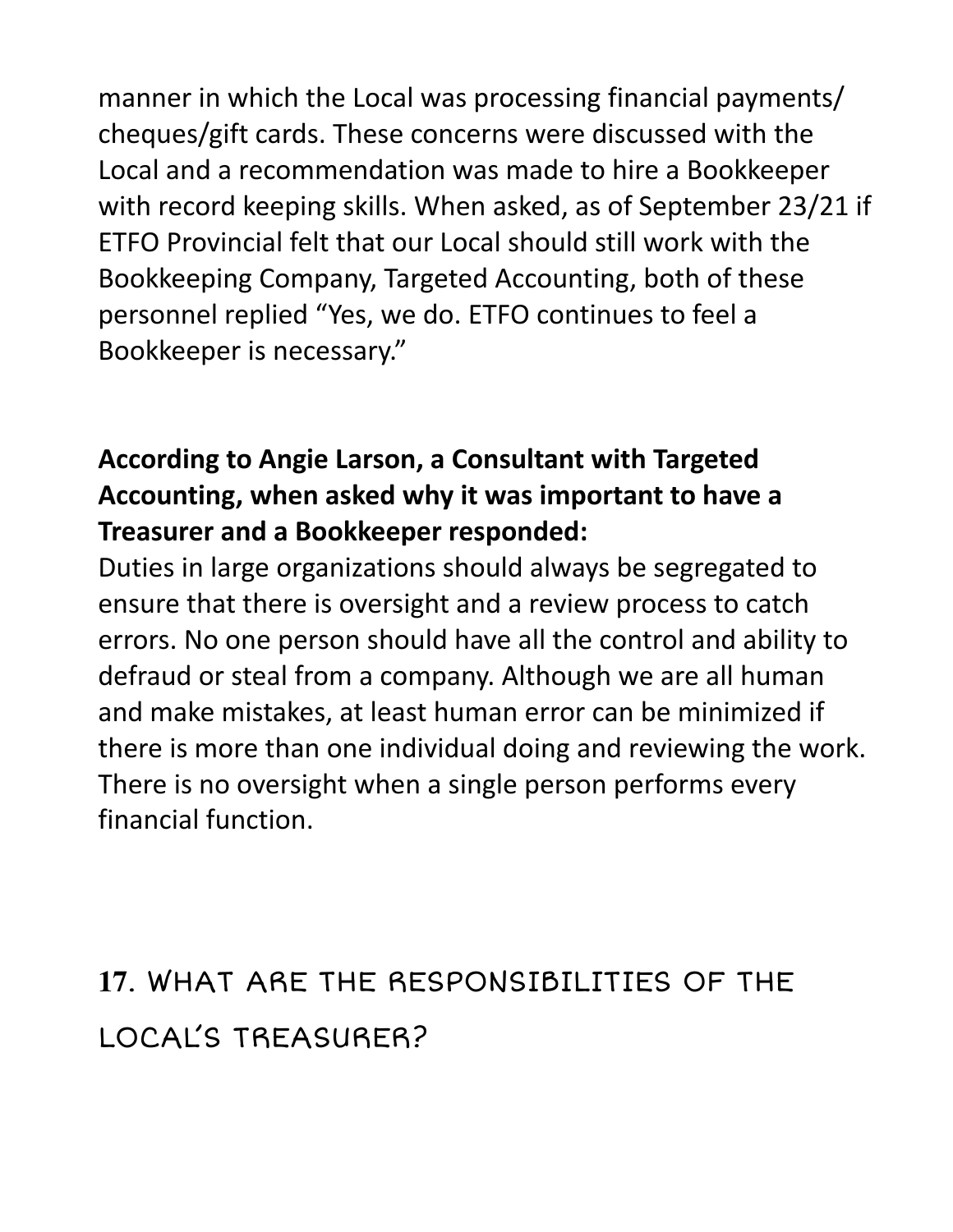According to the Constitution, 7.3.2, the Treasurer shall: -maintain a separate bank account for the funds belonging to the local

-keep accurate and detailed financial records of the ETFO Toronto Occasional Teachers' Local based on the Local's fiscal year, July 1 to June 30

-make a financial report to each Executive and General Meeting of the Local

-make investments with the approval of the Executive -ensure the audit is completed

-forward the annual audited financial statement of the ETFO Toronto Occasional Teachers' Local to the provincial office of the Union by September 30

-act as a signing officer for the Local

-chair Budget Committee Meetings

-monitor, along with the President, the work of the bookkeeper if applicable

**18**. ACCORDING TO THE CONSTITUTION, THE TREASURER ALLOTMENT IS .2 ( 1 DAY A WEEK). HAS THIS ALWAYS BEEN THE CASE?

No, this allotment was rare. It was generally anywhere in the range of .3 up to .8. However when I became the Treasurer of the Local in March 2019, the allotment reverted back to .2, one day a week, having been .5 right before I took over the position.